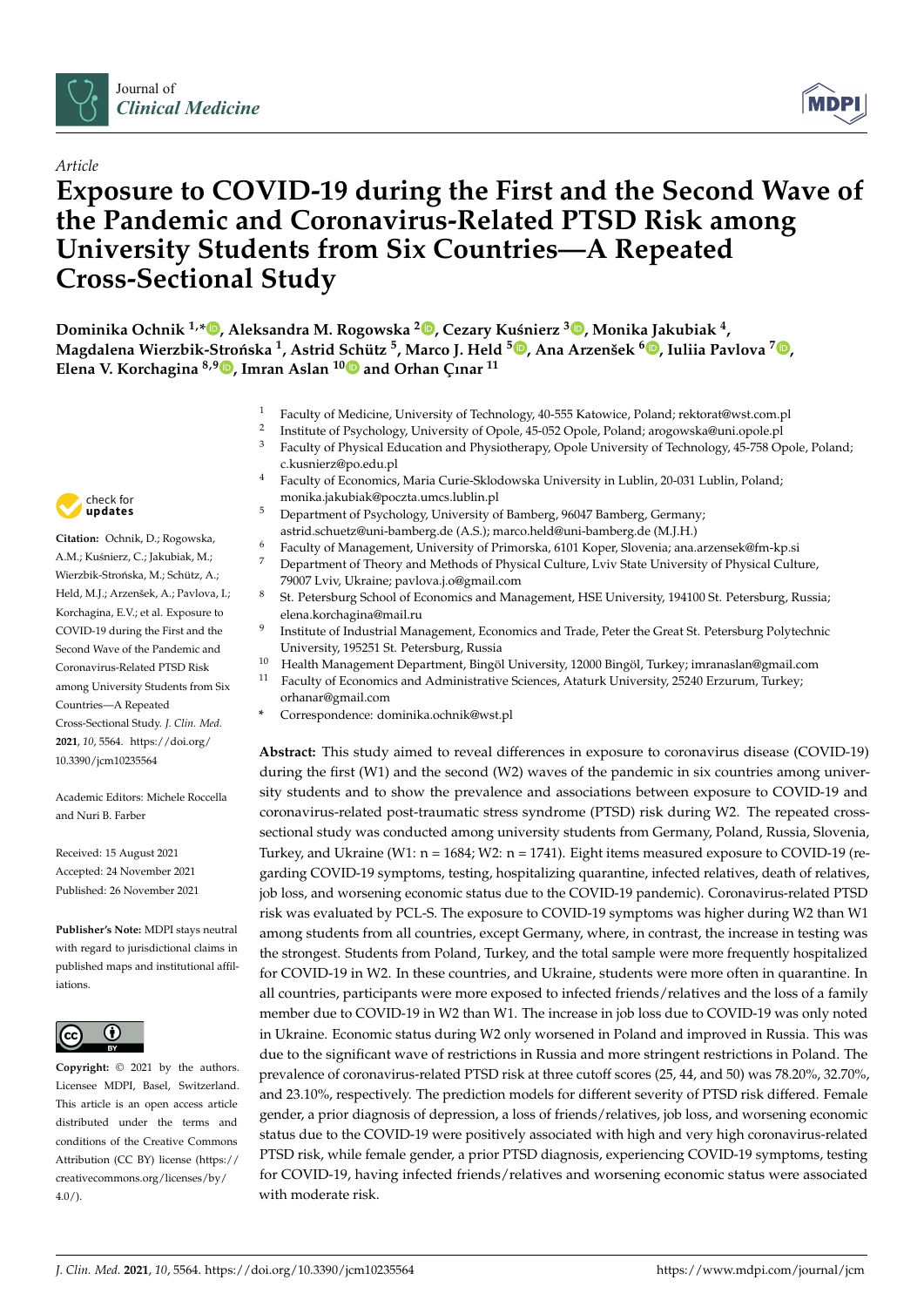**Keywords:** COVID-19; exposure to COVID-19; PTSD; students; cross-national

#### **1. Introduction**

The novel coronavirus disease 2019 (COVID-19) caused by the SARS-CoV-2 virus has become a highly viral and infectious disease globally. The World Health Organization (WHO) [\[1\]](#page-16-0) declared the COVID-19 pandemic on 11 March 2020. The pandemic is an unexpected, global phenomenon that has affected people not only by direct exposure to the disease but also indirectly via its various consequences, e.g., economic. The COVID-19 pandemic is the most profound global economic recession in the last eight decades [\[2\]](#page-16-1). Additionally, research shows that mental health problems associated with the pandemic extend to the general population and are not exclusively limited to individuals who have been infected [\[3\]](#page-16-2). Therefore, due to financial instability, the current pandemic can affect the mental health of individuals who are not at severe risk of becoming infected with COVID-19. The COVID-19 pandemic has considerably affected mental health. The review of mental health epidemiology indicates that a psychiatric epidemic cooccurs with the COVID-19 pandemic [\[4\]](#page-16-3).

One group that is particularly susceptible to mental health deterioration during the ongoing pandemic is university students. Research has shown that student status (being a student) predicts mental health deterioration risk [\[5–](#page-16-4)[8\]](#page-16-5). Thus, the education sector has been strongly disturbed by the COVID-19 pandemic [\[9\]](#page-16-6). The factors contributing to students' mental health issues in the pre-pandemic period are academic pressure [\[10\]](#page-16-7) and financial obligations that may lead to poorer performance [\[11\]](#page-16-8), and health concerns [\[12\]](#page-16-9). The additional risk factor of mental health problems is a young age. Even though young adults are less susceptible to COVID-19 infection [\[13\]](#page-16-10), they are more susceptible to mental health issues during the ongoing pandemic [\[14–](#page-16-11)[16\]](#page-16-12).

## *Post-Traumatic Stress Disorder (PTSD) and the COVID-19 Pandemic*

Post-traumatic stress disorder (PTSD) is in the category of trauma- and stressor-related stress disorders [\[17\]](#page-16-13). The DSM-4 criteria for PTSD relating to exposure assumed that the person experienced or was confronted with an event involving actual or threatened death or serious injury or a threat to the physical integrity of one's self or others (A1) and second, that the person's response involved intense fear, helplessness, or horror (A2) [\[17\]](#page-16-13). However, in the DSM-5, significant changes have been introduced. The DSM-5 requires certain triggers, whether directly experienced, witnessed, or happening to a close family member or friend, but exposure through media is excluded unless the exposure is work-related. In addition, the second criterion of subjective response (A2) has been removed [\[18\]](#page-16-14).

Pandemics are classified as natural disasters. PTSD is one of the most-studied psychiatric disorders and is related to natural disasters [\[19\]](#page-16-15). However, the DSM-5 definition notes that a life-threatening illness or debilitating medical condition is not necessarily a traumatic event. Therefore, there is a claim that exposure to the COVID-19 pandemic cannot be treated as a traumatic experience causing PTSD due to the new criteria in the DSM-5 [\[20\]](#page-16-16). There is an ongoing debate regarding the possibility of the anticipatory threat of the COVID-19 pandemic to be a traumatic experience and, therefore, the possibility of psychological responses coherent with PTSD [\[21\]](#page-17-0). Additionally, recent research [\[22\]](#page-17-1) strongly supports this claim and emerging research in this area. Following that research, we recognize the COVID-19 pandemic as a traumatic stressor event that can cause a PTSD-like response.

Probable PTSD related to the pandemic ranges from 7% to even 67% in the general population [\[20\]](#page-16-16). A meta-analysis of 14 studies conducted during the first wave of the pandemic, between February and April, revealed a high rate of PTSD (23.88%) in the general population [\[23\]](#page-17-2). The prevalence rate of PTSD in students presents a wide range of variety. In the group of home-quarantined Chinese university students (*n* = 2485) one month after the breakout, the prevalence was 2.7%. However, Chi et al. [\[24\]](#page-17-3) revealed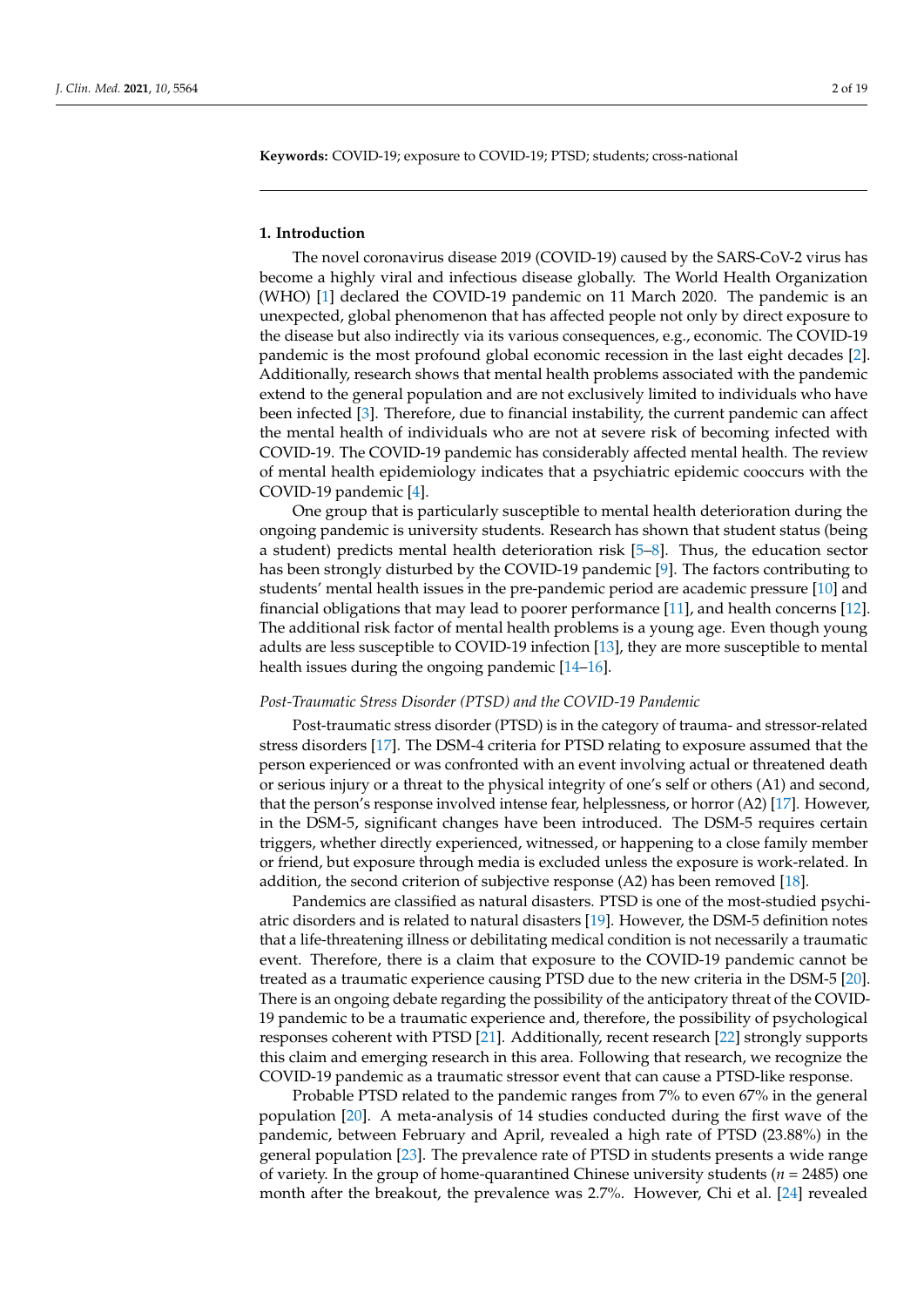that in a sample of Chinese students ( $n = 2038$ ), the prevalence of clinically relevant PTSD reached 30.8% during the pandemic. Among a large sample of French university students (*n* = 22883), the rate of probable PTSD one month after the COVID-19 lockdown was 19.5% [\[25\]](#page-17-4).

The predictors of PTSD in the Chinese university student sample were older age, knowing people who had been isolated, higher level of anxious attachment, adverse experiences in childhood, and lower level of resilience. However, gender, family intactness, subjective socioeconomic status (SES), and the number of confirmed cases of COVID-19 in participants' areas turned out to be irrelevant predictors [\[24\]](#page-17-3). Previous research showed that typically, women show higher rates of PTSD than men [\[26\]](#page-17-5). PTSD usually occurs almost twice as much in women compared to men [\[27\]](#page-17-6). This was also proven after natural disasters (earthquakes) among young adults [\[28\]](#page-17-7). However, gender role in PTSD prevalence was not confirmed during the COVID-19 pandemic. The meta-analysis showed that gender was not a significant moderator of PTSD [\[23\]](#page-17-2). Additionally, there is strong evidence that prior mental health disorders, particularly anxiety and depression, are predictors of PTSD [\[29\]](#page-17-8). Furthermore, previous exposure to traumatic events is a risk factor for PTSD [\[30\]](#page-17-9).

The research showed a significant association between exposure to COVID-19 and the severity of PTSD symptoms in university student samples [\[25](#page-17-4)[,31\]](#page-17-10). General exposure to COVID-19 turned out to be a significant risk factor for anxiety in Czech, Polish, Turkish, and Ukrainian university students while irrelevant for anxiety in Colombian, German, Israeli, Russian, and Slovenian students during the first wave of the pandemic [\[32\]](#page-17-11). The same study showed that also depression risk is associated with general exposure to COVID-19 among university students from the Czech Republic, Israel, Russia, Slovenia, and Ukraine. However, in Colombia, Germany, Poland, and Turkey, the exposure was irrelevant to depression risk among university students [\[32\]](#page-17-11).

In the present study, we will refer to university students from six countries: Germany, Poland, Russia, Slovenia, Turkey, and Ukraine between the first wave (May–June 2020) (W1) and the second wave (mid-October–December 2020) (W2) of the COVID-19 pandemic. The countries in our study represent the cultural diversity depicted by traditional vs. secular and survival vs. self-expression values. The Inglehart—Welzel World Cultural Map [\[33\]](#page-17-12) aggregates all countries into eight clusters based on the dimensions of those values. Four out of eight value clusters are exemplified in our study. Protestant Europe is represented by Germany; Catholic Europe by Poland and Slovenia; Orthodox Europe by Ukraine and Russia; and the African-Islamic region by Turkey. Therefore, these countries represent a great diversity of global cultural values.

To present the ongoing pandemic situation in each of the six countries, we refer to the Oxford COVID-19 Government Response Tracker (OxCGRT), which enables tracking the stringency of government responses to the COVID-19 pandemic across countries and time [\[34\]](#page-17-13). The mean stringency index value varied in the W1 varied between 47.91 in Slovenia and 82.64 in Ukraine. During the W2, the lowest index was observed in Russia (44.80), while the highest was in Poland (75.00). The greatest increase of the OxCGRT was noted in Slovenia, while the greatest decrease of the index was in Ukraine. The detailed description of the stringency of restrictions in six countries during W1 and W2 is shown in Figure [1a](#page-3-0). Since the national restrictions mainly refer to closing workplaces and economic measures, we assumed that in the countries that significantly waved the restrictions during W2 (e.g., Russia), the portion of university students who reported exposure to the COVID-19 pandemic in terms of losing a job and deterioration of the economic status would be lower during W2. We also analyzed the mean number of daily new cases and deaths based on an interactive web-based dashboard to track COVID-19 [\[35\]](#page-17-14) (mean of the first and the last day of conducting the study in each country during the first and the second wave). The data on the mean number of daily cases presented in Figure [1b](#page-3-0) and on the mean number of deaths in Figure [1c](#page-3-0) show that in four countries (Germany, Russia, Turkey, and Ukraine), despite the higher number of daily cases and deaths due to COVID-19 during W2, the restrictions decreased. The largest increase in daily cases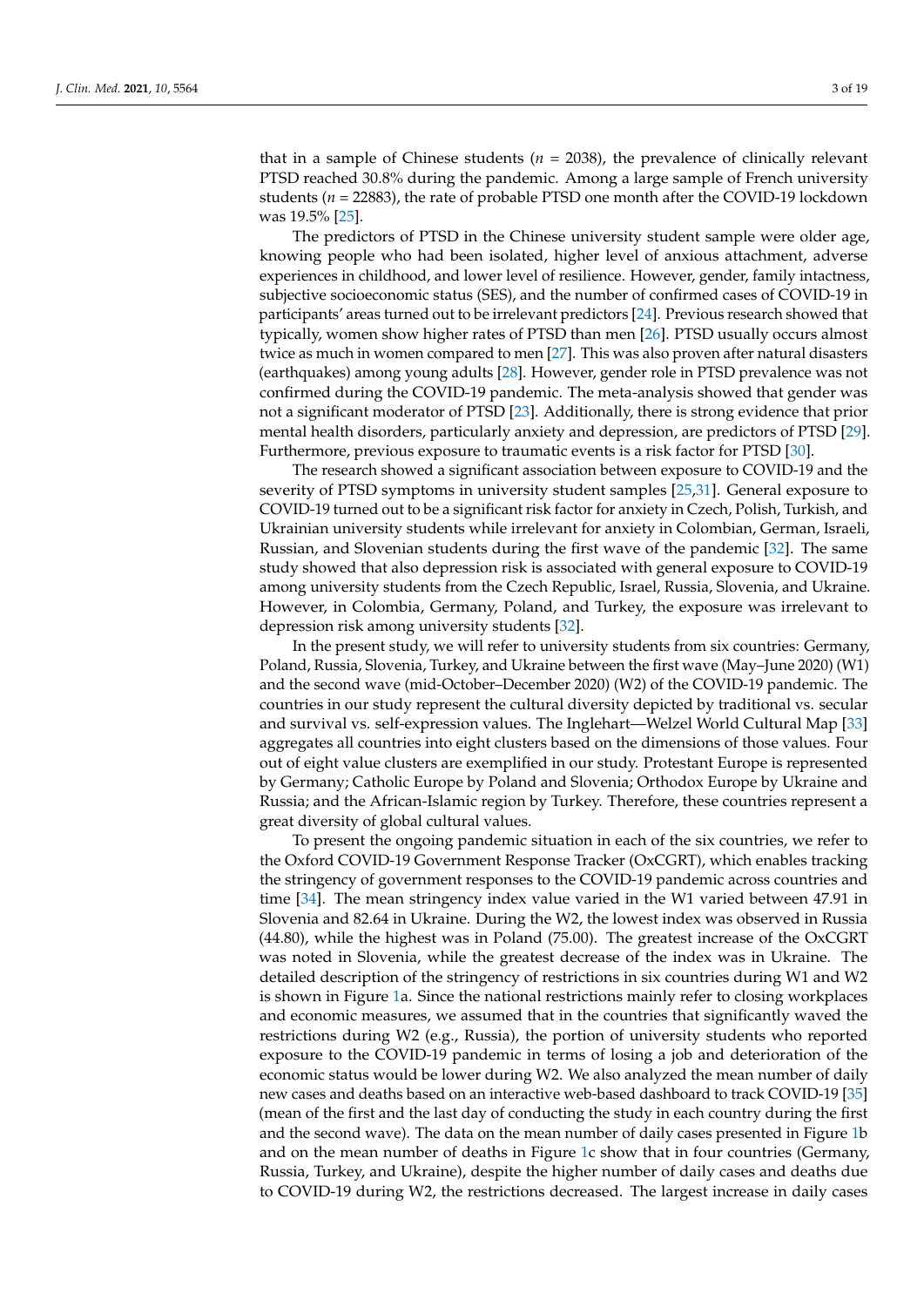and deaths during W2 compared to W1 was noted in Poland, Russia, Turkey, and Ukraine. Our following hypothesis was that in countries with a higher number of cases and deaths during W2, the proportion of students reporting higher exposure to COVID-19 (symptoms, testing, hospitalizing, being in a strict 14-day quarantine, having infected friends/family, and experiencing death of friends/relatives) in W2 would be higher compared to W1.

<span id="page-3-0"></span>

**Figure 1.** Figures present the following data in six countries (Germany, Poland, Russia, Slovenia, Ukraine, and Turkey) during the first (W1) and the second (W2) wave of the COVID-19 pandemic: (**a**) stringency of restrictions; (**b**) mean number of new daily cases of COVID-19; (**c**) mean number of new daily COVID-19-related deaths.

The main aim of this study was to verify the differences in the exposure to the COVID-19 pandemic in university students from Germany, Poland, Russia, Slovenia, Turkey, and Ukraine between the first wave (W1) and the second wave (W2) of the COVID-19 pandemic. We expected significant differences in various aspects of exposure to COVID-19 dependent on country, which might be interpreted in the context of stringency of restrictions and the number of daily cases and deaths due to the coronavirus.

In this study, we acknowledge the COVID-19 pandemic as a traumatic stressor event that can cause a PTSD-like response. The second aim is to reveal whether different aspects of exposure to COVID-19 (symptoms, testing, hospitalizing, being in quarantine, having infected friends/family, experiencing the death of friends/relatives, losing a job, worsening of economic status), including previous diagnosed mental health problems (depression, anxiety, PTSD) and gender predict coronavirus-related PTSD severity risk in international samples of university students from six countries during W2.

This study fills the gap in the literature related to the link between exposure to the COVID-19 pandemic and coronavirus-related PTSD during the second wave of the pandemic among students from six countries.

## **2. Materials and Methods**

# *2.1. Participants*

The required sample size for each country group was computed a priori using the G\*Power software (Düsseldorf, Germany) [\[36\]](#page-17-15). To detect a medium effect size of Cohen's W = 0.03 with 95% power in a 2  $\times$  2  $\chi^2$  contingency table, df = 1 (two groups in two categories each, two-tailed),  $\alpha$  = 0.05, G\*Power suggests we would need 145 participants in each country group (non-centrality parameter  $\lambda = 13.05$ ; critical  $\chi^2 = 3.84$ ; power = 0.95). All the respondents were eligible for the study and confirmed their student status (being a current university student).

The cross-sectional study was conducted in six countries with a total of 1684 students during the first wave of the pandemic—in Germany ( $n = 270$ , 16%), Poland ( $n = 300$ , 18%), Russia (*n* = 285, 17%), Slovenia (*n* = 209, 13%), Turkey (*n* = 310, 18%), and Ukraine (*n* = 310, 18%)—and a total of 1741 during the second wave, in Germany (*n* = 276, 16%), Poland (*n* = 341, 20%), Russia (*n* = 274, 15%), Slovenia (*n* = 206, 12%), Turkey (*n* = 312, 18%), and Ukraine (*n* = 332, 19%).

The total sample of German students was recruited from University of Bamberg during the first measurement (W1)  $(n = 270, 100\%)$  and the second measurement (W2) (*n* = 276, 100%). The Polish sample during W1 consisted of 300 students recruited from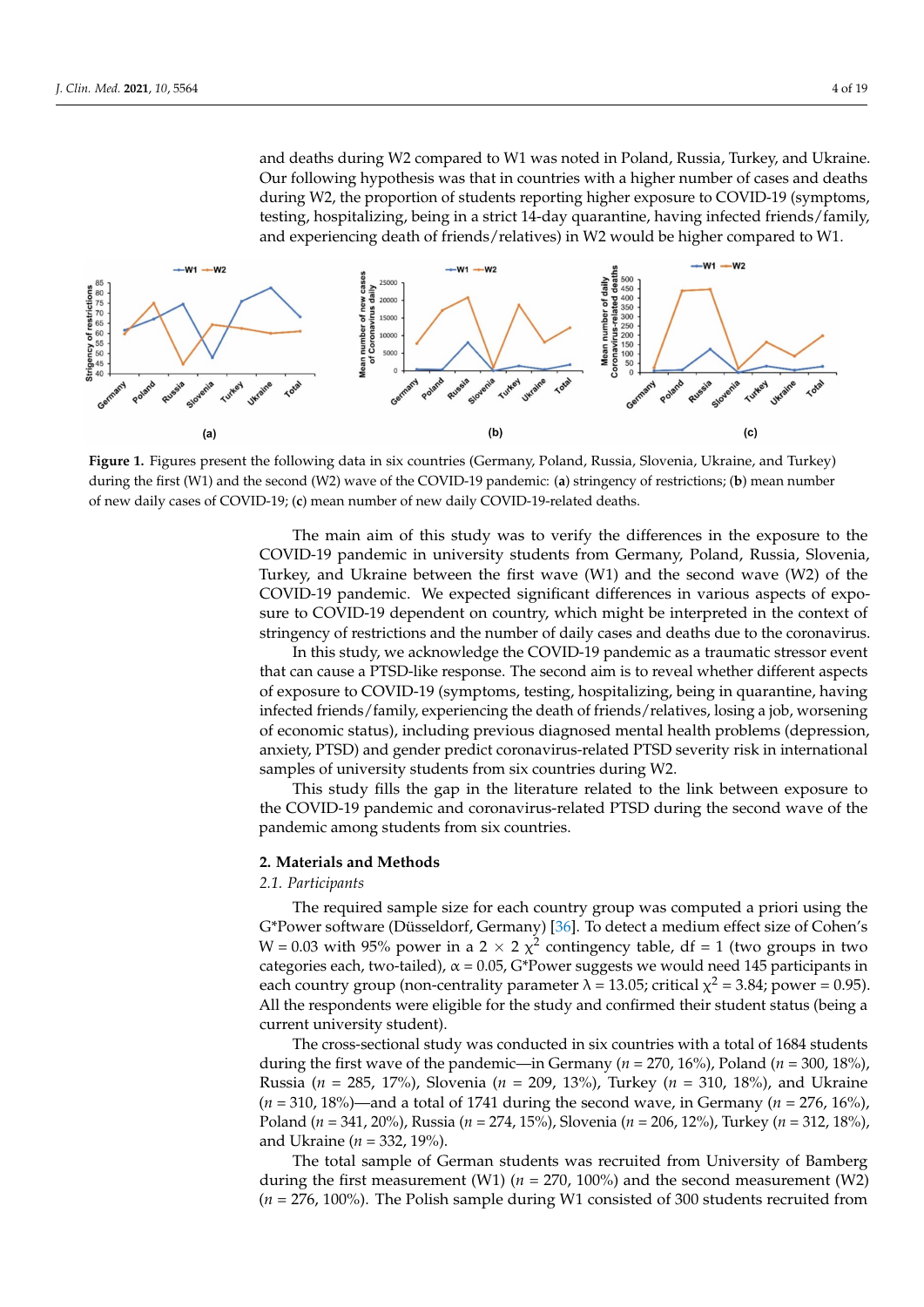Maria Curie-Sklodowska University (UMCS) in eastern Poland (*n* = 149, 49%) and from University of Opole (UO) in the south of Poland (*n* = 151, 51%). During W2, Polish sample was comprised of 341 students from the same universities: UMCS (*n* = 57, 17%) and UO (*n* = 284, 83%). There were 285 Russian students in W1 and 274 in W2. Russian students were recruited from universities located in Sankt Petersburg: Peter the Great St. Petersburg Polytechnic University (W1: *n* = 155, 54%; W2: *n* = 156, 54%), Higher School of Economics (HSE) University (W1: *n* = 90, 31%; W2: *n* = 39, 14%), and St. Petersburg State University of Economics and Finance (W1: *n* = 42, 15%; W2: *n* = 78, 29%). The total sample in Slovenia was comprised of students recruited from University of Primorska in Koper during W1 (*n* = 209, 100%) and W2 (*n* = 206, 100%). During W1, Turkish students were recruited from eleven Turkish universities, mostly located in eastern Turkey: Bingol University, Bingöl (*n* = 148, 48%); Atatürk University, Erzurum (*n* = 110, 35%); Muğla Sıtkı Koçman University, Muğla (*n* = 35, 11%); Ağrı İbrahim Çeçen University, Ağrı (*n* = 6, 2%); Fırat University, Elazığ (*n* = 3, 0.8%); Kırıkkale University, Kırıkkale (*n* = 1, 0.3%); Adnan Menderes University, Aydın (*n* = 1, 0.3%); Başkent University, (*n* = 3, 1%); Boğaziçi University (*n* = 1, 0.3%), Dicle University, Diyarbakır (*n* = 1, 0.3%), and Istanbul University (*n* = 1, 0.3%). During W2, Turkish students were recruited from seven Turkish universities: Atatürk University, Erzurum (*n* = 110, 35%); Ağrı İbrahim Çeçen University, Ağrı (*n* = 71, 23%); Bingol University, Bingöl (*n* = 57, 18%); Iğdır University, Iğdır (*n* = 26, 8%); Muğla Sıtkı Koçman University, Muğla (*n* = 20, 7%); Başkent University, (*n* = 16, 5%); and Bursa Uludağ University, Bursa (*n* = 12, 4%). Ukrainian students represented Lviv State University of Physical Culture (W1: *n* = 310, 100%; W2: *n* = 332, 100%;).

Female students constituted 70% of the sample (*n* = 1174) during W1 and 73% (*n* = 1275) during W2. The majority of the participants lived in rural areas and small towns in W1 (*n* = 1021, 61%) and in W2 (*n* = 1029, 59%). Most of students were at the first cycle studies (bachelors' level) (W1: *n* = 1269, 75%; W2: *n* = 1324, 76%). The average age was 22.80 (SD = 4.65) in W1 and 22.73 (SD = 3.86) in W2. The median of age was 22.

Students reported prior professional diagnosis of depression (*n* = 356, 20.40%), anxiety (*n* = 287, 16.50%), and PTSD (*n* = 205, 11.80%). The data regarding previous diagnosis in Germany were not collected due to an electronic problem.

The sociodemographic profiles of the participants in W1 and W2 are highly similar and comparable. Detailed descriptive statistics and previous diagnoses of depression, anxiety, and PTSD for each country during W1 and W2 are presented in Table [1.](#page-5-0)

All the questions included in the Google Forms questionnaire were answered in Poland, Slovenia, Czechia, Ukraine, and Russia. In those countries, participants could not omit any response; therefore, there were no missing data. However, in the German sample, the study was conducted via SoSci Survey, and there were missing data (*n* = 5, 0.02%). Therefore, hot-deck imputation was introduced to deal with a low number of missing data in the German sample.

#### *2.2. Study Design*

This repeated cross-sectional study among students from Germany, Poland, Russia, Slovenia, Turkey, and Ukraine was conducted during the first wave (W1) (May–June 2020) and the second wave (W2) (mid-October–December 2020) of the pandemic. The first measurement (W1) results concerning depression and anxiety have been already carefully described in a previous publication [\[32\]](#page-17-11).

A cross-national first measurement was conducted online between May and June in the following countries: Germany (2–25 June), Poland (19 May–25 June), Russia (01–22 June), Slovenia (14 May–26 June), Turkey (16–29 May), and Ukraine (14 May–02 June). The second measurement during W2 was conducted between mid-October and December 2020 in Germany (15 October–1 November), Poland (11 November–1 December), Russia (28 October–8 December), Slovenia (10 October–15 December), Turkey (18 November–8 December), and Ukraine (15 October–15 November).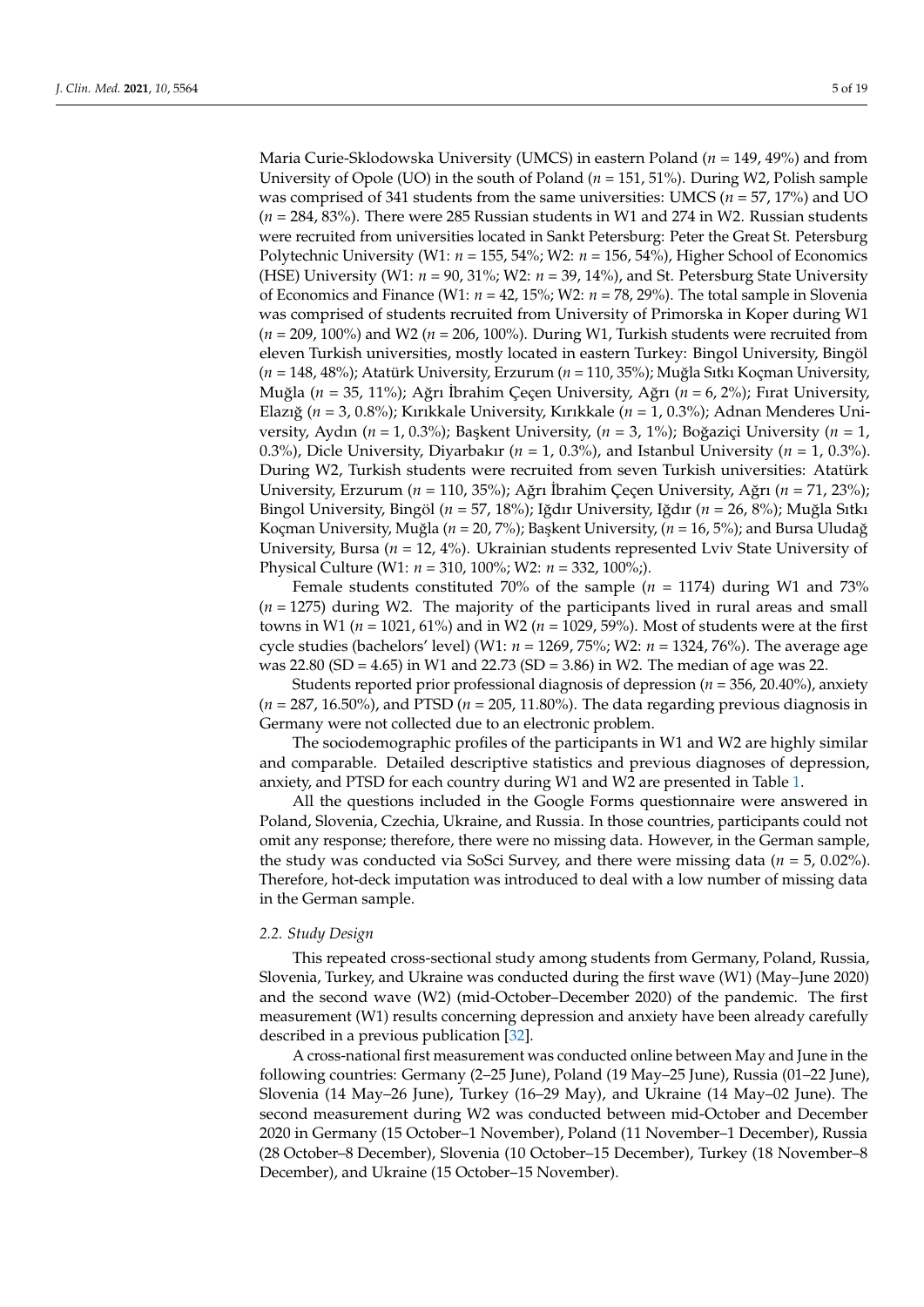| Demographic      | <b>TOTAL</b>   |               | Germany                  |                          | Poland           |               | Russia           |               | Slovenia         |          | <b>Turkey</b>    |       | <b>Ukraine</b>   |               |
|------------------|----------------|---------------|--------------------------|--------------------------|------------------|---------------|------------------|---------------|------------------|----------|------------------|-------|------------------|---------------|
| <b>Variables</b> | $\pmb{n}$      | $\frac{0}{0}$ | $\boldsymbol{n}$         | $\frac{0}{0}$            | $\pmb{n}$        | $\frac{0}{0}$ | $\boldsymbol{n}$ | $\frac{0}{0}$ | $\boldsymbol{n}$ | $\%$     | $\boldsymbol{n}$ | $\%$  | $\boldsymbol{n}$ | $\frac{0}{0}$ |
| W1               |                |               |                          |                          |                  |               |                  |               |                  |          |                  |       |                  |               |
| Gender           |                |               |                          |                          |                  |               |                  |               |                  |          |                  |       |                  |               |
| Women            | 1174           | 69.70         | 193                      | 71.50                    | 220              | 73.40         | 193              | 67.00         | 178              | 85.20    | 173              | 55.80 | 217              | 70.00         |
| Men              | 504            | 29.90         | 75                       | 27.80                    | 80               | 26.60         | 92               | 32.20         | 31               | 14.80    | 133              | 42.90 | 93               | 30.00         |
| Did not want     | 6              | 0.40          | 2                        | 0.70                     | $\theta$         | 0.00          | $\boldsymbol{0}$ | 0.00          | $\boldsymbol{0}$ | 0.00     | $\overline{4}$   | 1.30  | $\mathbf{0}$     | 0.00          |
| to say           |                |               |                          |                          |                  |               |                  |               |                  |          |                  |       |                  |               |
| Place of         |                |               |                          |                          |                  |               |                  |               |                  |          |                  |       |                  |               |
| residence        |                |               |                          |                          |                  |               |                  |               |                  |          |                  |       |                  |               |
| Village          | 449            | 26.70         | 53                       | 19.60                    | 140              | 46.80         | 7                | 2.50          | 85               | 40.70    | 52               | 16.80 | 112              | 36.10         |
| Town             | 572            | 34.00         | 177                      | 65.60                    | 94               | 31.20         | 81               | 28.40         | 65               | 31.10    | 41               | 13.20 | 114              | 36.80         |
| City             | 481            | 28.60         | 33                       | 12.20                    | 61               | 20.30         | 171              | 60.00         | 40               | 31.10    | 101              | 32.60 | 75               | 24.20         |
| Agglomeration    | 182            | 10.70         | 7                        | 2.60                     | 5                | 1.70          | 26               | 9.10          | 19               | 9.10     | 116              | 37.40 | 9                | 2.90          |
| Level of study   |                |               |                          |                          |                  |               |                  |               |                  |          |                  |       |                  |               |
| Bachelor         | 1269           | 75.30         | 137                      | 50.70                    | 170              | 56.80         | 245              | 86.10         | 143              | 68.40    | 283              | 91.30 | 291              | 93.90         |
| Master           | 340            | 20.20         | 96                       | 36.60                    | 130              | 43.20         | 33               | 11.60         | 61               | 29.20    | $\mathbf{1}$     | 0.30  | 19               | 6.10          |
| Postgraduate     | 67             | 4.00          | 35                       | 13.00                    | $\mathbf{0}$     | 0.00          | 7                | 2.50          | $\boldsymbol{0}$ | 0.00     | 25               | 8.10  | $\boldsymbol{0}$ | 0.00          |
| Doctoral         | 8              | 0.50          | $\sqrt{2}$               | 0.70                     | $\boldsymbol{0}$ | 0.00          | $\boldsymbol{0}$ | 0.00          | 5                | 2.40     | $\mathbf{1}$     | 0.30  | $\boldsymbol{0}$ | 0.00          |
| <b>TOTAL</b>     | 1684           | 100           | 270                      | 100                      | 300              | 100           | 285              | 100           | 209              | 100      | 310              | 100   | 310              | 100           |
| W <sub>2</sub>   |                |               |                          |                          |                  |               |                  |               |                  |          |                  |       |                  |               |
| Gender           |                |               |                          |                          |                  |               |                  |               |                  |          |                  |       |                  |               |
| Women            | 1275           | 73.20         | 158                      | 57.20                    | 308              | 90.30         | 204              | 74.50         | 161              | 78.20    | 215              | 68.90 | 229              | 69.00         |
| Men              | 454            | 26.10         | 116                      | 42.00                    | 29               | 8.50          | 70               | 25.50         | 45               | 21.80    | 97               | 31.10 | 97               | 29.20         |
| Did not want     | 12             | 0.70          | $\overline{2}$           | 0.70                     | $\overline{4}$   | 1.20          | $\mathbf{0}$     | 0.00          | $\boldsymbol{0}$ | 0.00     | $\mathbf{0}$     | 0.00  | $\overline{0}$   | 0.00          |
| to say           |                |               |                          |                          |                  |               |                  |               |                  |          |                  |       |                  |               |
| Place of         |                |               |                          |                          |                  |               |                  |               |                  |          |                  |       |                  |               |
| residence        |                |               |                          |                          |                  |               |                  |               |                  |          |                  |       |                  |               |
| Village          | 442            | 25.40         | 48                       | 17.40                    | 145              | 42.80         | 10               | 3.60          | 66               | 32.00    | 61               | 19.60 | 111              | 33.40         |
| Town             | 587            | 33.70         | 173                      | 62.70                    | 140              | 41.10         | 68               | 24.80         | 80               | 38.80    | 13               | 4.20  | 113              | 34.00         |
| City             | 559            | 32.10         | 41                       | 14.90                    | 50               | 14.70         | 181              | 66.10         | 52               | 25.20    | 132              | 42.30 | 103              | 31.00         |
| Agglomeration    | 149            | 8.60          | 10                       | 3.60                     | 5                | 1.50          | 15               | 5.50          | 8                | 3.90     | 106              | 34.00 | 5                | 1.50          |
| Other            | $\overline{4}$ | 0.20          | $\overline{4}$           | 1.40                     | $\mathbf{0}$     | 0.00          | $\mathbf{0}$     | 0.00          | $\boldsymbol{0}$ | 0.00     | $\theta$         | 0.00  | $\boldsymbol{0}$ | 0.00          |
| Level of study   |                |               |                          |                          |                  |               |                  |               |                  |          |                  |       |                  |               |
| Bachelor         | 1324           | 75.90         | 134                      | 48.60                    | 220              | 64.50         | 232              | 84.70         | 146              | 70.90    | 291              | 93.30 | 301              | 90.70         |
| Master           | 384            | 22.10         | 122                      | 44.20                    | 121              | 35.50         | 38               | 13.90         | 60               | 29.10    | 12               | 3.80  | 31               | 9.30          |
| Postgraduate     | 23             | 1.30          | 19                       | 6.90                     | $\theta$         | 0.00          | 4                | 1.50          | $\boldsymbol{0}$ | 0.00     | $\Omega$         | 0.00  | $\theta$         | 0.00          |
| Doctoral         | 10             | 0.70          | $\mathbf{1}$             | 0.40                     | $\theta$         | $0.00\,$      | $\boldsymbol{0}$ | 0.00          | $\boldsymbol{0}$ | $0.00\,$ | 9                | 2.90  | $\boldsymbol{0}$ | 0.00          |
| Prior diagnosis  |                |               |                          |                          |                  |               |                  |               |                  |          |                  |       |                  |               |
| Depression       | 356            | 20.40         | 38                       | 13.80                    | 36               | 10.60         | 38               | 13.90         | 18               | 8.70     | 154              | 49.40 | 72               | 21.70         |
| Anxiety          | 287            | 16.50         | 18                       | 6.50                     | 36               | 10.60         | 37               | 13.50         | 25               | 12.10    | 106              | 34.00 | 65               | 19.60         |
| <b>PTSD</b>      | 205            | 11.80         | $\overline{\phantom{a}}$ | $\overline{\phantom{a}}$ | 8                | 2.30          | 18               | 6.60          | 3                | 1.50     | 124              | 39.70 | 52               | 15.70         |
| <b>TOTAL</b>     | 1741           | 100           | 276                      | 100                      | 341              | 100           | 285              | 100           | 209              | 100      | 310              | 100   | 310              | 100           |

<span id="page-5-0"></span>**Table 1.** Sociodemographic characteristics and previous diagnosis of depression, anxiety, and PTSD of the study sample in the six countries.

Note. W1—first wave of the COVID-19 pandemic (May–June 2020), W2—the second wave of the COVID-19 pandemic (mid-October– December 2020).

> The survey study was conducted via Google Forms in all countries except Germany. This country exploited the SoSci Survey. The invitation to participate in the survey was sent to students by researchers via various means, e.g., Moodle e-learning platform, student offices, email, or social media. The average time of data collection was 23.26 min  $(SD = 44.03)$ . In Germany, students were offered a possibility to enter the lottery for a 20 EUR Amazon gift card in W1 and 50 EUR in W2 as an incentive to participate. No form of compensation was offered as an incentive to participate in the five other countries. To minimize bias sources, the student sample was highly diversified regarding its key characteristics: the type of university, field of study, and the cycle of study. Sampling was purposive. The selection criterion was university student status. The study followed the ethical requirements of the anonymity and voluntariness of participation.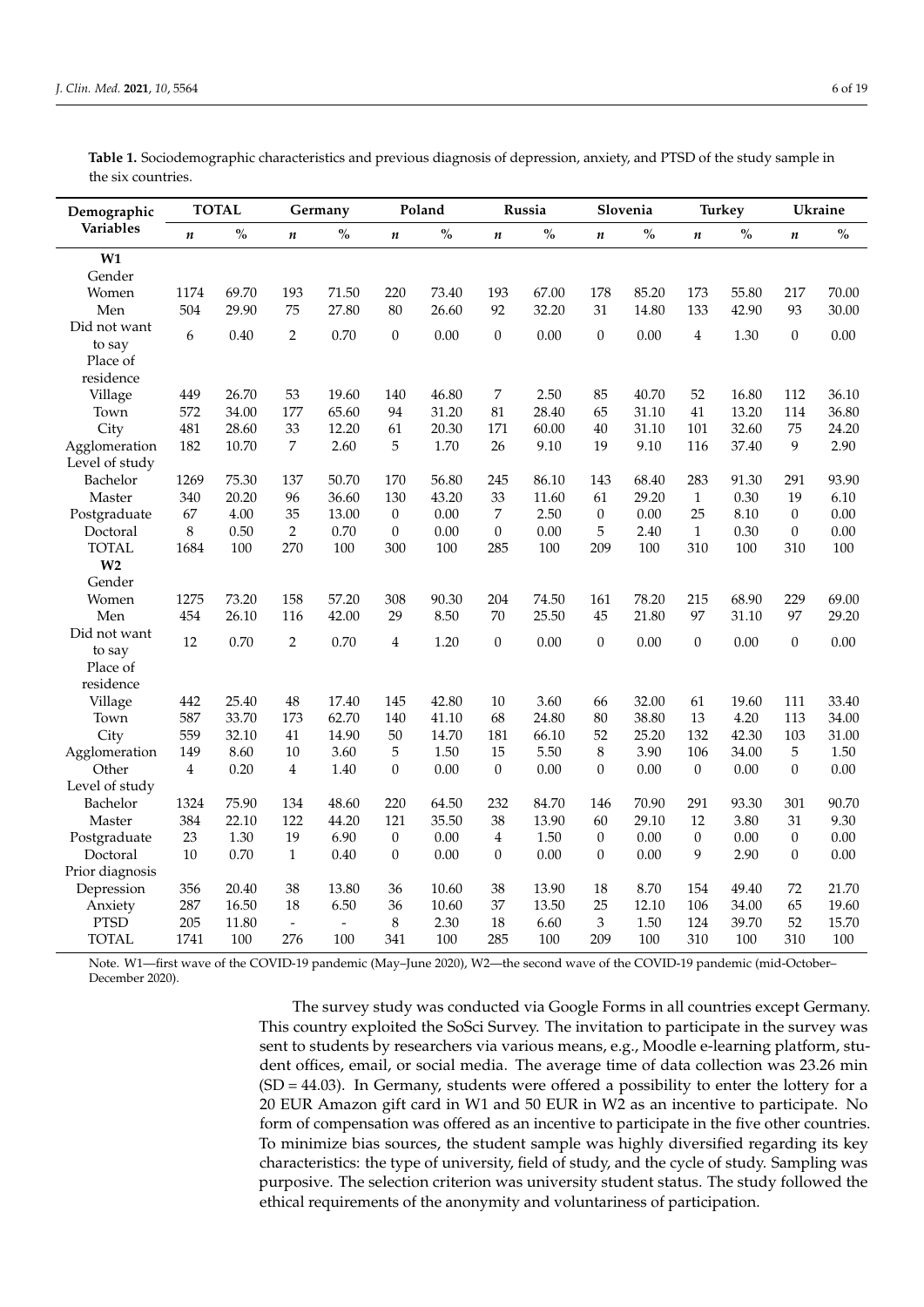# *2.3. Measurements*

## 2.3.1. Sociodemographic Survey

Demographic data included questions regarding gender, place of residence (village, town, city, agglomeration), the current level of study (bachelor, master, postgraduate, doctoral), field of study (social sciences, humanities, and art, natural sciences, medical and health sciences), the year of study, and the study mode (full-time vs. part-time). The questionnaire was primarily designed in Polish and English. In the second step, it was translated from English to German, Russian, Slovenian, Turkish, and Ukrainian using backward translation by a team consisting of native speakers and psychology experts according to guidelines [\[37\]](#page-17-16). The participants were asked about their previous medical conditions regarding depression, anxiety, and PTSD diagnosed by a doctor or other licensed medical provider. The answer 'yes' was coded as 1, 'no' as 0.

## 2.3.2. Self-Reported Exposure to COVID-19

Exposure to COVID-19 [\[38\]](#page-17-17) was assessed based on eight questions regarding the COVID-19 pandemic in terms of (1) symptoms that could indicate coronavirus infection; (2) being tested for COVID-19; (3) hospitalization due to COVID-19; (4) experiencing strict quarantine for at least 14 days, in isolation from loved ones due to COVID-19; (5) coronavirus infection among family, friends, or relatives; (6) death among relatives due to COVID-19; (7) losing a job due to the COVID-19 pandemic—the person or their family; and (8) experiencing a worsening of economic status due to the COVID-19 pandemic. Participants marked their answers to each question, coded as  $0 = no$ , and  $1 = yes$ . Each aspect of the exposure to COVID-19 was analyzed separately. The self-exposure to COVID-19 items was developed based on methodology proposed by Tang et al. [\[31\]](#page-17-10).

#### 2.3.3. Coronavirus-Related PTSD

The coronavirus-related PTSD was assessed using the 17-item PTSD check list—specific version (PCL-S) [\[39\]](#page-17-18) on a five-point Likert scale ranging from  $1 = not$  at all to  $5 =$  extremely, with the total score ranging from 17 to 85. Higher scores indicated higher PTSD levels. A lower cutoff score (25) [\[40\]](#page-17-19) is used for screening reasons. However, higher cutoff points (44) and (50) [\[41\]](#page-17-20) are dedicated to minimalizing false positives or diagnoses.

We have used PCL-S based on the DSM-4, as we wanted to be sure that we measure coronavirus-related PTSD. The specific stressful-event-related PTSD was acknowledged as the COVID-19 pandemic. Therefore, we have utilized the specific version and asked about symptoms in response to a specific stressful experience: the COVID-19 pandemic. We have also added the COVID-19 pandemic aspect to each of the items. Participants estimated how much they were bothered by this specific problem (the COVID-19 pandemic) in the past month. Therefore, we have not explored general PTSD but specific stressful-event-related PTSD. The Cronbach's  $\alpha$  in the total sample in this study was 0.94.

# 2.3.4. Stringency Index

We used the Oxford COVID-19 Government Response Tracker (OxCGRT) to portray the stringency of government responses to the COVID-19 pandemic across countries and time [\[34\]](#page-17-13). The stringency level is composed of various indicators. It refers to community mobility: restrictions on gathering, workplace closings, public school closings, cancelation of public events, stay at home requirements, transport closings, international travel restrictions, restrictions on internal movement, and economic measures: fiscal measures, income support, debt/contract relief, and international support. The indices regarding public health issues are: testing policy, public information campaigns, contact tracking, investments in vaccines, emergency investment in health care, vaccination, and facial coverings. The stringency of government responses is the reaction to the pandemic spread in each country. Those measurements are rescaled to a value ranging from 0 to 100, where 100 denotes the strictest restrictions. The timing was crucial for the stringency-level evaluation. The stringency rate in this study was calculated based on the stringency value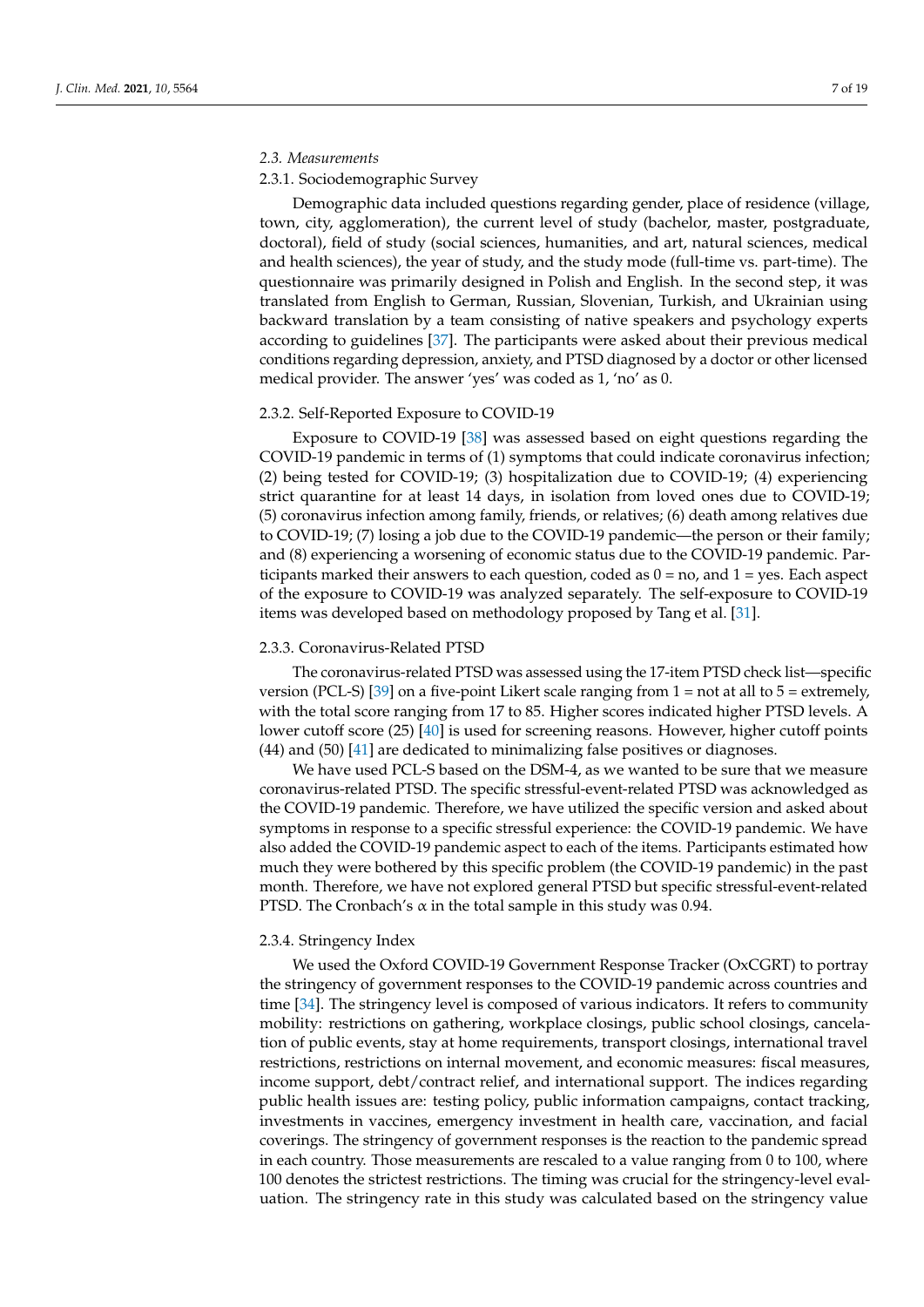mean in the first and the last day of data collection in each country. This index portrays the pandemic situation for the general population in each country well.

# *2.4. Statistical Analysis*

The statistical analysis included descriptive statistics: mean (M), standard deviation (SD), and 95% of confidence interval (CI) with lower limit (LL) and upper limit (UL). The analysis was conducted in SPSS27. To verify the first hypothesis regarding the change in exposure to COVID-19, we have utilized the Pearson  $\chi^2$  independence test for each country and each aspect of exposure to COVID-19 separately using a  $2 \times 2$  contingency table. Phi  $(\varphi)$  value was used to assess the effect size [\[42\]](#page-17-21). An effect size equal to 0.1 is considered a small effect, 0.3 a medium effect, and 0.5 a large effect. We have shown the prevalence rate for coronavirus-related PTSD. The following step was to verify whether the various aspects of the COVID-19 pandemic exposure are associated with coronavirusrelated PTSD in university students. We conducted multivariate logistic regression analysis for the coronavirus-related PTSD risk among the international student sample from the six countries. All predictors were entered into the model simultaneously. The multiple regression models reveal risk factors in their simultaneous effect on mental health. Therefore, the multivariate regression model is closer to actual psychological complexity than the bivariate model, where the particular factors independently predict mental health issues.

## **3. Results**

The Person's  $\chi^2$  independence test showed a significant difference between measurement during W1 (May–June 2021) and W2 (mid-October–November) in each of the six countries regarding the various aspects of self-reported exposure to COVID-19. The φ coefficient value allowed for the assessment of the effect size [\[42\]](#page-17-21).

# *3.1. Comparison of Self-Reported Exposure to the COVID-19 Pandemic*

A significantly higher proportion of students experienced symptoms of coronavirus infection during the second wave in the total international sample of university students. However, the effect size was small. Similarly, in Poland, Russia, Slovenia, and Turkey, the proportion of students experiencing COVID-19 symptoms was significantly higher in W2, although the effect size was small. A significant medium effect size was noted in Ukraine. Therefore, the most pronounced increase in the proportion of students experiencing the COVID-19 symptoms during the second wave was observed in Ukraine. However, the one country where there was no significant effect was Germany. Therefore, the university students in Germany did not experience higher exposure to the infection in the second wave, unlike all other students from the five countries.

However, a significant medium effect sized was observed in German students regarding testing for coronavirus. In all other countries and the total sample, the effect was also significant but small. Therefore, all university students reported a higher number of tests in W2, but the difference was the highest in Germany.

The exposure to being hospitalized for coronavirus was relatively small. Only five participants (0.30%) in W1 and 21 (1.21%) answered yes to this question in the total sample. However, the difference was significant. A significantly higher proportion of students was hospitalized in Poland and Turkey during W2, although the effect size was small. In Germany, Russia, Slovenia, and Ukraine, the difference was insignificant.

A higher proportion of students experienced being in a strict quarantine during W2 than W1 in Poland, Turkey, Ukraine, and the total sample. However, in Germany, Russia, and Slovenia, the differences were trivial.

In all countries and the total international sample, the exposure to friends or relatives infected with the COVID-19 was higher during W2 than W1. A large significant effect was observed in Turkey, a medium effect in Ukraine and the total sample, while a small effect was observed in Germany, Poland, Russia, and Slovenia.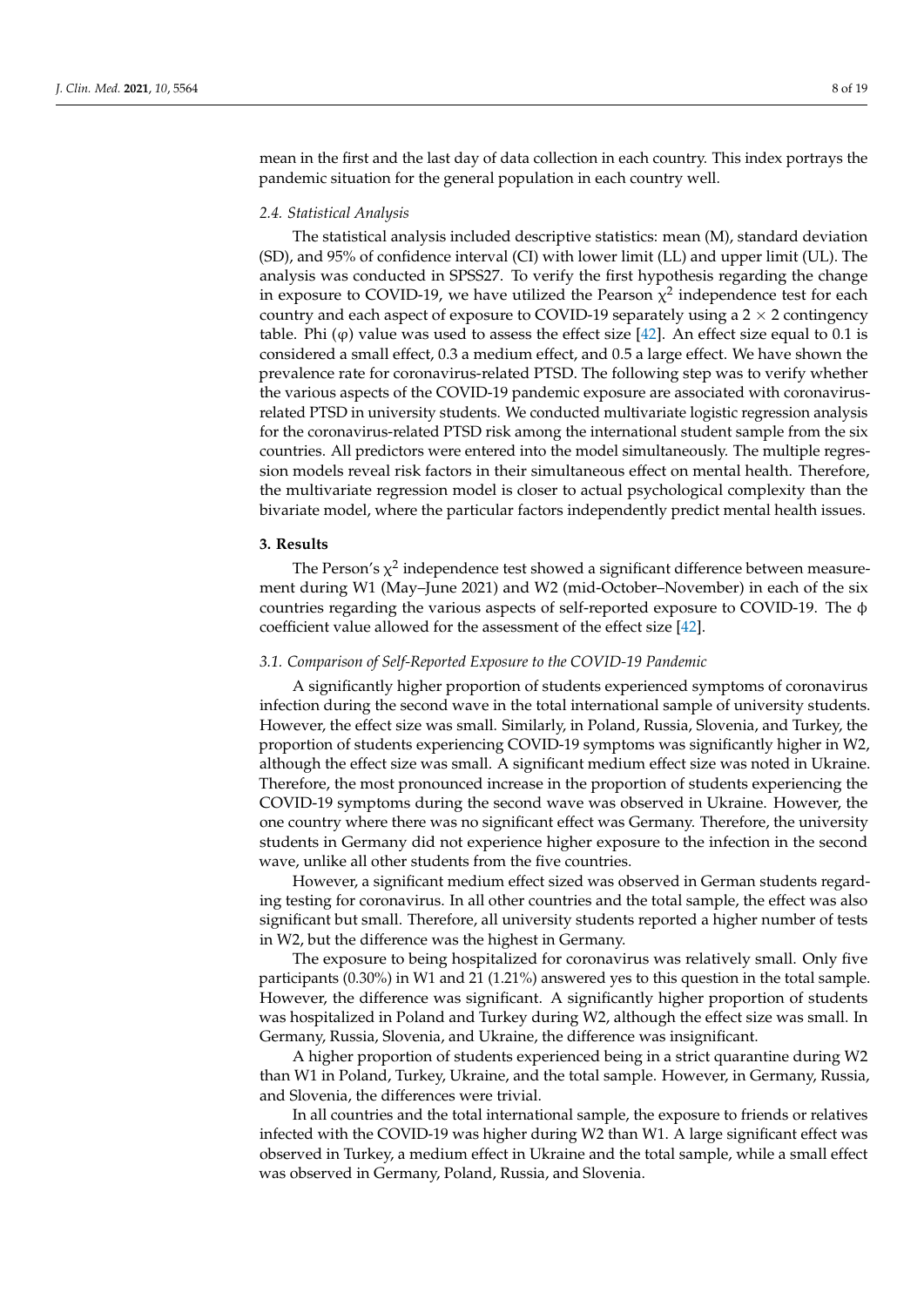Similarly, the proportion of students who experienced a loss of friends or relatives due to the COVID-19 significantly increased during W2 compared to W1. The medium effect was observed in Turkey, while a small effect was prevalent in all other countries and the international sample.

The proportion of students who experienced losing a job due to the COVID-19 pandemic was lower during W2 than W1 in the international sample and Ukraine. However, in other countries, the effect size was small. There was no significant drop in Germany, Poland, Russia, and Turkey.

Mixed results were observed regarding the self-reported deterioration of economic status due to the pandemic. In the total sample, the difference between W1 and W2 was trivial. However, an increase in the proportion of students declaring that their economic status worsened was observed in Poland. On the other hand, there was a significant drop in the proportion of students claiming worse economic status during W2 in Russia. All effects were small regarding this aspect of exposure. There were no significant differences in Germany, Slovenia, Turkey, and Ukraine. The results of the comparison are shown in Table [2.](#page-10-0)

**Table 2.** Comparison of proportions of university students who experienced exposure to the coronavirus pandemic during the first wave W1 (May–June 2020) and the second wave W2 (October–December 2020) of the COVID-19 pandemic.

|                      |                |      | <b>Self-Reported Exposure</b> |                            |                                                   |                  |           |                  |          |
|----------------------|----------------|------|-------------------------------|----------------------------|---------------------------------------------------|------------------|-----------|------------------|----------|
| <b>Exposure Item</b> |                |      | No                            | <b>Yes</b>                 |                                                   |                  | Pearson's |                  |          |
| Sample               | <b>Wave</b>    | n    | $\%$                          | $\boldsymbol{n}$           | $\%$                                              | $\boldsymbol{n}$ | $x^2(1)$  | $\boldsymbol{p}$ | ф        |
|                      |                |      |                               |                            | 1. Experiencing Symptoms of Coronavirus Infection |                  |           |                  |          |
|                      | W1             | 1486 | 88.24                         | 198                        | 11.76                                             | 1684             | 162.29    | < 0.001          | 0.22     |
| Total                | W <sub>2</sub> | 1229 | 70.59                         | 512                        | 29.41                                             | 1741             |           |                  |          |
|                      | W1             | 218  | 80.74                         | 52                         | 19.26                                             | 270              | 3.27      | 0.071            | $0.08\,$ |
| Germany              | W <sub>2</sub> | 205  | 74.28                         | 71                         | 25.72                                             | 276              |           |                  |          |
|                      | W1             | 274  | 91.33                         | 26                         | 8.67                                              | 300              | 22.13     | < 0.001          | 0.19     |
| Poland               | W <sub>2</sub> | 265  | 77.71                         | 76                         | 22.29                                             | 341              |           |                  |          |
|                      | W1             | 237  | 83.16                         | $\rm 48$                   | 16.84                                             | 285              | 21.66     | < 0.001          | 0.20     |
| Russia               | W <sub>2</sub> | 181  | 66.06                         | 93                         | 33.94                                             | 274              |           |                  |          |
|                      | W1             | 181  | 86.60                         | $28\,$                     | 13.40                                             | 209              | 10.75     | 0.001            | 0.16     |
| Slovenia             | W <sub>2</sub> | 152  | 73.79                         | 54                         | 26.21                                             | 206              |           |                  |          |
| Turkey               | W1             | 288  | 92.90                         | 22                         | 7.10                                              | 310              | 53.22     | < 0.001          | 0.29     |
|                      | W <sub>2</sub> | 219  | 70.19                         | 93                         | 29.81                                             | 312              |           |                  |          |
|                      | W1             | 288  | 92.90                         | 22                         | 7.10                                              | 310              | 84.77     | < 0.001          | 0.36     |
| Ukraine              | W <sub>2</sub> | 207  | 62.35                         | 125                        | 37.65                                             | 332              |           |                  |          |
|                      |                |      |                               | 2. Testing for Coronavirus |                                                   |                  |           |                  |          |
|                      | W1             | 1611 | 95.67                         | 73                         | 4.33                                              | 1684             | 176.23    | < 0.001          | 0.23     |
| Total                | W <sub>2</sub> | 1411 | 81.05                         | 330                        | 18.95                                             | 1741             |           |                  |          |
| Germany              | W1             | 259  | 95.93                         | 11                         | 4.07                                              | 270              | 51.31     | < 0.001          | 0.31     |
|                      | W <sub>2</sub> | 204  | 73.91                         | 72                         | 26.09                                             | 276              |           |                  |          |
| Poland               | W1             | 296  | 98.67                         | $\overline{4}$             | 1.33                                              | 300              | 18.61     | < 0.001          | $0.17\,$ |
|                      | W <sub>2</sub> | 310  | 90.91                         | 31                         | 9.09                                              | 341              |           |                  |          |
|                      | W1             | 253  | 88.77                         | 32                         | 11.23                                             | 285              | 23.52     | < 0.001          | 0.21     |
| Russia               | W <sub>2</sub> | 199  | 72.63                         | 75                         | 27.37                                             | 274              |           |                  |          |
|                      | W1             | 200  | 95.69                         | 9                          | 4.31                                              | 209              | 6.86      | 0.009            | 0.13     |
| Slovenia             | W <sub>2</sub> | 183  | 88.83                         | 23                         | 11.17                                             | 206              |           |                  |          |
| Turkey               | W1             | 299  | 96.45                         | 11                         | 3.55                                              | 310              | 48.97     | < 0.001          | 0.28     |
|                      | W <sub>2</sub> | 242  | 77.56                         | 70                         | 22.44                                             | 312              |           |                  |          |
| Ukraine              | W1             | 304  | 98.06                         | 6                          | 1.94                                              | 310              | 44.18     | < 0.001          | 0.26     |
|                      | W <sub>2</sub> | 273  | 82.23                         | 59                         | 17.77                                             | 332              |           |                  |          |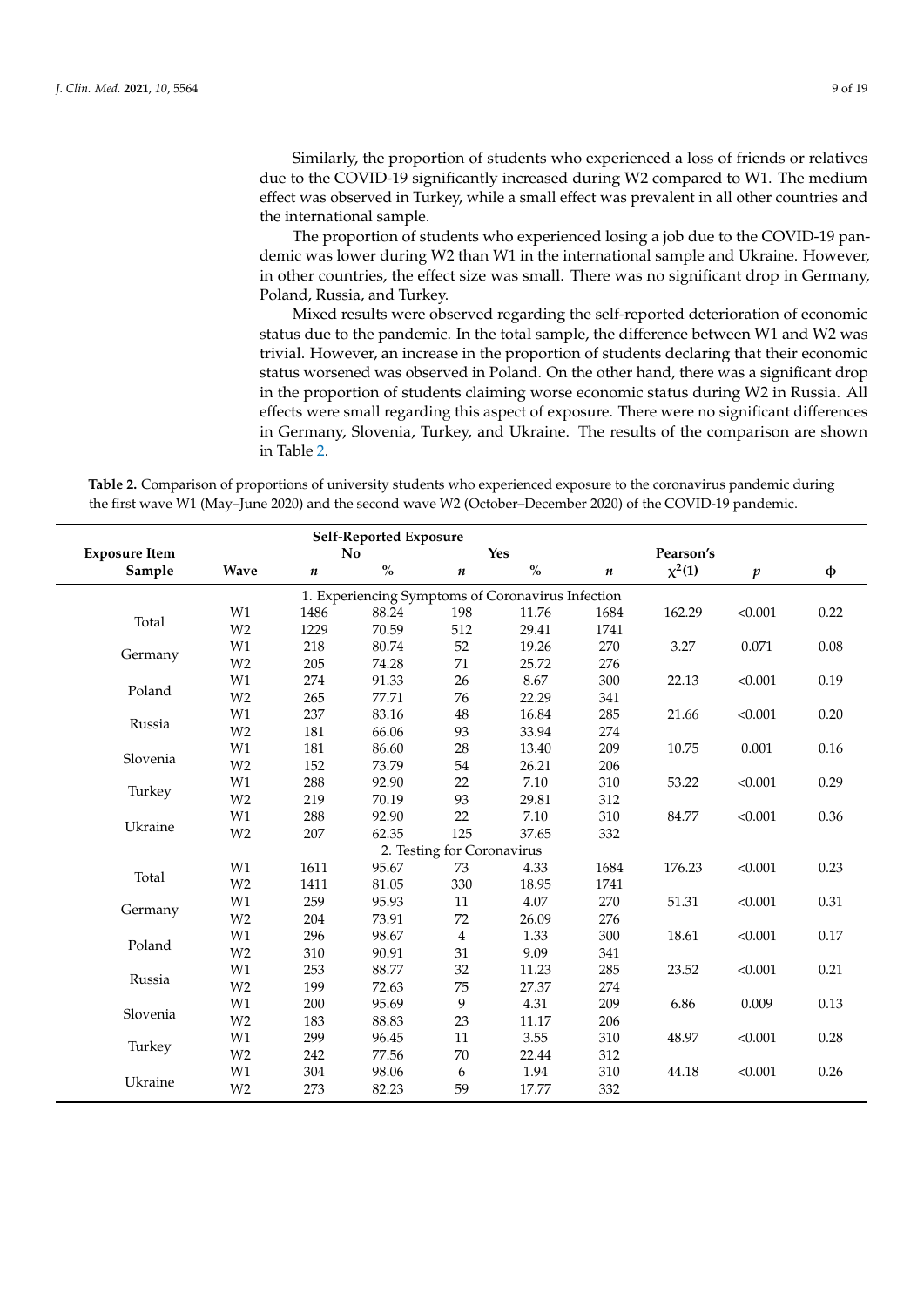|                      |                                 |      | <b>Self-Reported Exposure</b> |                  |                                                      |           |             |         |          |
|----------------------|---------------------------------|------|-------------------------------|------------------|------------------------------------------------------|-----------|-------------|---------|----------|
| <b>Exposure Item</b> |                                 |      | No                            |                  | <b>Yes</b>                                           |           | Pearson's   |         |          |
| Sample               | Wave                            | n    | $\%$                          | $\pmb{n}$        | $\mathbf{O}_{\!\!/_\mathbf{O}}$                      | $\pmb{n}$ | $\chi^2(1)$ | p       | φ        |
|                      |                                 |      |                               |                  | 3. Hospitalizing for Coronavirus                     |           |             |         |          |
|                      | W1                              | 1679 | 99.70                         | 5                | 0.30                                                 | 1684      | 9.40        | < 0.001 | 0.05     |
| Total                | W <sub>2</sub>                  | 1719 | 98.79                         | 21               | 1.21                                                 | 1741      |             |         |          |
|                      | W1                              | 270  | 100.00                        | $\boldsymbol{0}$ | 0.00                                                 | 270       | 1.96        | 0.161   | 0.06     |
| Germany              | W <sub>2</sub>                  | 274  | 99.28                         | $\overline{2}$   | 0.72                                                 | 276       |             |         |          |
|                      | W1                              | 300  | 100.00                        | $\boldsymbol{0}$ | 0.00                                                 | 300       | 6.23        | 0.013   | 0.10     |
| Poland               | W <sub>2</sub>                  | 334  | 97.95                         | $\boldsymbol{7}$ | 2.05                                                 | 341       |             |         |          |
|                      | W1                              | 283  | 99.30                         | $\overline{c}$   | 0.70                                                 | 285       | 1.92        | 0.166   | $-0.06$  |
| Russia               | W <sub>2</sub>                  | 273  | 100.00                        | $\boldsymbol{0}$ | 0.00                                                 | 273       |             |         |          |
|                      | W1                              | 209  | 100.00                        | $\boldsymbol{0}$ | 0.00                                                 | 209       | $0.00\,$    | 1.00    | 0.00     |
| Slovenia             | W <sub>2</sub>                  | 206  | 100.00                        | $\boldsymbol{0}$ | 0.00                                                 | 206       |             |         |          |
|                      | W1                              | 309  | 99.68                         | $\mathbf{1}$     | 0.32                                                 | 310       | 4.52        | 0.034   | 0.09     |
| Turkey               | W <sub>2</sub>                  | 305  | 97.76                         | $\boldsymbol{7}$ | 2.24                                                 | 312       |             |         |          |
|                      | W1                              | 308  | 99.35                         | $\,2$            | 0.65                                                 | 310       | $1.10\,$    | 0.294   | $0.04\,$ |
| Ukraine              | W <sub>2</sub>                  | 327  | 98.49                         | 5                | 1.51                                                 | 332       |             |         |          |
|                      |                                 |      |                               |                  | 4. Being in a Strict Quarantine for at Least 14 Days |           |             |         |          |
|                      | W1                              | 1575 | 93.53                         | 109              | 6.47                                                 | 1684      | 18.82       | < 0.001 | $0.07\,$ |
| Total                | W <sub>2</sub>                  | 1556 | 89.37                         | 185              | 10.63                                                | 1741      |             |         |          |
|                      | W1                              | 246  | 91.11                         | $24\,$           | 8.89                                                 | 270       | 1.46        | 0.227   | $-0.05$  |
| Germany              | W <sub>2</sub>                  | 259  | 93.84                         | $17\,$           | 6.16                                                 | 276       |             |         |          |
|                      | W1                              | 294  | 98.00                         | $\boldsymbol{6}$ | 2.00                                                 | 300       | 9.86        | 0.002   | 0.12     |
| Poland               | W <sub>2</sub>                  | 316  | 92.67                         | 25               | 7.33                                                 | 341       |             |         |          |
|                      | W1                              | 254  | 89.12                         | 31               | 10.88                                                | 285       | 1.44        | 0.230   | 0.05     |
| Russia               | W <sub>2</sub>                  | 235  | 85.77                         | 39               | 14.23                                                | 273       |             |         |          |
|                      | W1                              | 203  | 97.13                         | $\boldsymbol{6}$ | 2.87                                                 | 209       | 1.61        | 0.205   | 0.06     |
| Slovenia             | W <sub>2</sub>                  | 195  | 94.66                         | $11\,$           | 5.34                                                 | 206       |             |         |          |
| Turkey               | W1                              | 293  | 94.52                         | 17               | 5.48                                                 | 310       | 13.84       | < 0.001 | 0.15     |
|                      | W <sub>2</sub>                  | 267  | 85.58                         | $45\,$           | 14.42                                                | 312       |             |         |          |
|                      | W1                              | 285  | 91.94                         | $25\,$           | 8.06                                                 | 310       | 6.50        | 0.011   | 0.10     |
| Ukraine              | W <sub>2</sub>                  | 284  | 85.54                         | 48               | 14.46                                                | 332       |             |         |          |
|                      |                                 |      |                               |                  | 5. Friends or Relatives Were Infected                |           |             |         |          |
| Total                | W1                              | 1441 | 85.57                         | 243              | 14.43                                                | 1684      | 516.36      | < 0.001 | 0.39     |
|                      | W <sub>2</sub>                  | 854  | 49.05                         | 887              | 50.95                                                | 1741      |             |         |          |
| Germany              | W1                              | 207  | 76.67                         | 63               | 23.33                                                | 270       | 4.59        | 0.032   | 0.09     |
|                      | W <sub>2</sub>                  | 189  | 68.48                         | $87\,$           | 31.52                                                | 276       |             |         |          |
|                      | W1                              | 277  | 92.33                         | 23               | 7.67                                                 | 300       | 166.08      | < 0.001 | 0.51     |
| Poland               | W <sub>2</sub>                  | 151  | 44.28                         | 190              | 55.72                                                | 341       |             |         |          |
|                      | W1                              | 225  | 78.95                         | 60               | 21.05                                                | 285       | 67.61       | < 0.001 | 0.35     |
| Russia               | W <sub>2</sub>                  | 124  | 45.26                         | 150              | 54.74                                                | 273       |             |         |          |
| Slovenia             | $\rm W1$                        | 195  | 93.30                         | $14\,$           | 6.70                                                 | 209       | 32.17       | < 0.001 | $0.28\,$ |
|                      | W <sub>2</sub>                  | 149  | 72.33                         | 57               | 27.67                                                | 206       |             |         |          |
| Turkey               | $\rm W1$                        | 242  | 78.06                         | 68               | 21.94                                                | 310       | 199.20      | < 0.001 | 0.57     |
|                      | W <sub>2</sub>                  | 67   | 21.47                         | 245              | 78.53                                                | 312       |             |         |          |
| Ukraine              | W1                              | 295  | 95.16                         | 15               | 4.84                                                 | 310       | 148.84      | < 0.001 | $0.48\,$ |
|                      | $\ensuremath{\text{W2}}\xspace$ | 174  | 52.41                         | 158              | 47.59                                                | 332       |             |         |          |

**Table 2.** *Cont.*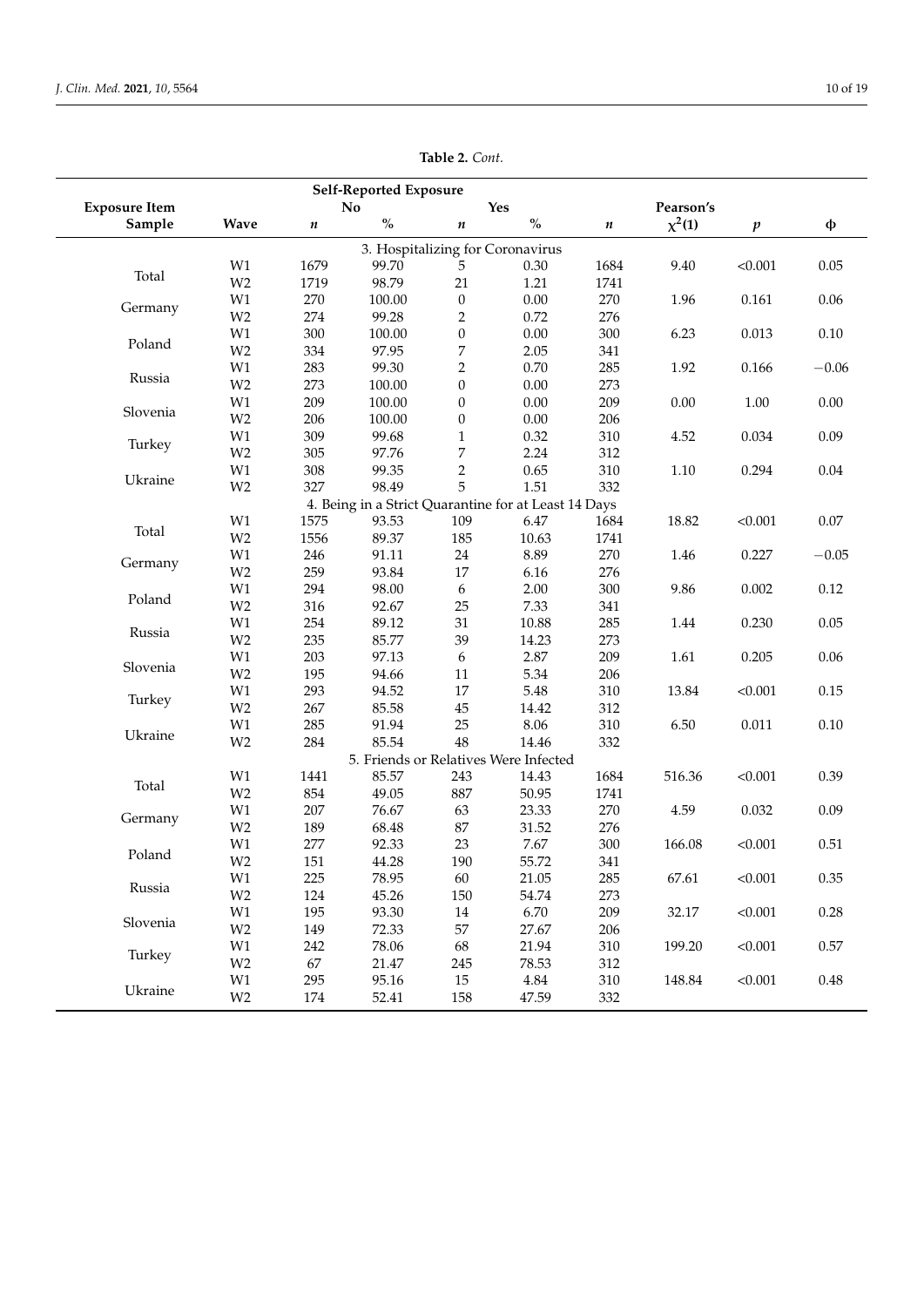<span id="page-10-0"></span>

|                      |                |                  | Self-Reported Exposure |                  |                                                          |      |             |                  |         |
|----------------------|----------------|------------------|------------------------|------------------|----------------------------------------------------------|------|-------------|------------------|---------|
| <b>Exposure Item</b> |                |                  | N <sub>o</sub>         |                  | Yes                                                      |      | Pearson's   |                  |         |
| Sample               | <b>Wave</b>    | $\boldsymbol{n}$ | $\%$                   | $\boldsymbol{n}$ | $\mathbf{O}_{\mathbf{O}}^{\prime}$                       | n    | $\chi^2(1)$ | $\boldsymbol{p}$ | φ       |
|                      |                |                  |                        |                  | 6. Friends or Relatives Died Due to Coronavirus          |      |             |                  |         |
|                      | W1             | 1643             | 97.57                  | 41               | 2.43                                                     | 1684 | 131.47      | < 0.001          | 0.19    |
| Total                | W <sub>2</sub> | 1516             | 87.08                  | 225              | 12.92                                                    | 1741 |             |                  |         |
| Germany              | W1             | 266              | 98.52                  | $\overline{4}$   | 1.48                                                     | 270  | 7.20        | 0.007            | 0.11    |
|                      | W <sub>2</sub> | 260              | 94.20                  | 16               | 5.80                                                     | 276  |             |                  |         |
| Poland               | W1             | 300              | 100.00                 | $\mathbf{0}$     | $0.00\,$                                                 | 300  | 19.10       | < 0.001          | 0.17    |
|                      | W <sub>2</sub> | 320              | 93.84                  | 21               | 6.16                                                     | 341  |             |                  |         |
| Russia               | W1             | 269              | 94.39                  | 16               | 5.61                                                     | 285  | 13.34       | < 0.001          | 0.15    |
|                      | W <sub>2</sub> | 233              | 85.04                  | $41\,$           | 14.96                                                    | 273  |             |                  |         |
| Slovenia             | W1             | 207              | 99.04                  | $\overline{2}$   | 0.96                                                     | 209  | 6.57        | 0.007            | 0.13    |
|                      | W <sub>2</sub> | 195              | 94.66                  | 11               | 5.34                                                     | 206  |             |                  |         |
| Turkey               | W1             | 292              | 94.19                  | $18\,$           | 5.81                                                     | 310  | 82.52       | < 0.001          | 0.36    |
|                      | W <sub>2</sub> | 202              | 64.74                  | 110              | 35.26                                                    | 312  |             |                  |         |
| Ukraine              | W1             | 309              | 99.68                  | $\mathbf{1}$     | 0.32                                                     | 310  | 22.44       | < 0.001          | 0.19    |
|                      | W <sub>2</sub> | 306              | 92.17                  | 26               | 7.83                                                     | 332  |             |                  |         |
|                      |                |                  |                        |                  | 7. Job Loss Because of the Coronavirus                   |      |             |                  |         |
| Total                | W1             | 1157             | 68.71                  | 527              | 31.29                                                    | 1684 | 8.09        | 0.004            | $-0.05$ |
|                      | W <sub>2</sub> | 1273             | 73.12                  | 468              | 26.88                                                    | 1741 |             |                  |         |
| Germany              | W1             | 208              | 77.04                  | 62               | 22.96                                                    | 270  | 0.57        | 0.452            | 0.03    |
|                      | W <sub>2</sub> | 205              | 74.28                  | 71               | 25.72                                                    | 276  |             |                  |         |
| Poland               | W1             | 217              | 72.33                  | 83               | 27.67                                                    | 300  | 0.00        | 0.977            | 0.00    |
|                      | W <sub>2</sub> | 247              | 72.43                  | 94               | 27.57                                                    | 341  |             |                  |         |
| Russia               | W1             | 227              | 79.65                  | 58               | 20.35                                                    | 285  | 0.73        | 0.393            | $-0.04$ |
|                      | W <sub>2</sub> | 226              | 82.48                  | $48\,$           | 17.52                                                    | 273  |             |                  |         |
| Slovenia             | W1             | 160              | 76.56                  | 49               | 23.44                                                    | 209  | 0.01        | 0.935            | 0.00    |
|                      | W <sub>2</sub> | 157              | 76.21                  | 49               | 23.79                                                    | 206  |             |                  |         |
| Turkey               | W1             | 162              | 52.26                  | 148              | 47.74                                                    | 310  | 3.12        | 0.077            | $-0.07$ |
|                      | W <sub>2</sub> | 185              | 59.29                  | 127              | 40.71                                                    | 312  |             |                  |         |
| Ukraine              | W1             | 183              | 59.03                  | 127<br>79        | 40.97                                                    | 310  | 21.70       | < 0.001          | $-0.18$ |
|                      | W <sub>2</sub> | 253              | 76.20                  |                  | 23.80<br>8. Economic Status Worsened Due to the Pandemic | 332  |             |                  |         |
|                      | W1             | 747              | 44.36                  | 937              | 55.64                                                    | 1684 | 0.02        | 0.885            | 0.00    |
| Total                | W <sub>2</sub> | 768              | 44.11                  | 973              | 55.89                                                    | 1741 |             |                  |         |
|                      | W1             | 202              | 74.81                  | 68               | 25.19                                                    | 270  | 1.19        | 0.275            | 0.05    |
| Germany              | W <sub>2</sub> | 195              | 70.65                  | $81\,$           | 29.35                                                    | 276  |             |                  |         |
|                      | W1             | 120              | 40.00                  | 180              | 60.00                                                    | 300  | 10.55       | 0.001            | 0.13    |
| Poland               | W <sub>2</sub> | 95               | 27.86                  | 246              | 72.14                                                    | 341  |             |                  |         |
|                      | $\mbox{W1}$    | 124              | 43.51                  | 161              | 56.49                                                    | 285  | 11.78       | < 0.001          | $-0.15$ |
| Russia               | W <sub>2</sub> | 159              | 58.03                  | 115              | 41.97                                                    | 273  |             |                  |         |
|                      | $\mbox{W1}$    | 104              | 49.76                  | 105              | 50.24                                                    | 209  | $0.30\,$    | 0.587            | $-0.03$ |
| Slovenia             | W <sub>2</sub> | 108              | 52.43                  | 98               | 47.57                                                    | 206  |             |                  |         |
|                      | W1             | 109              | 35.16                  | 201              | 64.84                                                    | 310  | 0.08        | 0.783            | $-0.01$ |
| Turkey               | W <sub>2</sub> | 113              | 36.22                  | 199              | 63.78                                                    | 312  |             |                  |         |
|                      | W1             | $88\,$           | 28.39                  | 222              | 71.61                                                    | 310  | $0.10\,$    | 0.752            | $-0.01$ |
| Ukraine              | W <sub>2</sub> | 98               | 29.52                  | 234              | 70.48                                                    | 332  |             |                  |         |
|                      |                |                  |                        |                  |                                                          |      |             |                  |         |

**Table 2.** *Cont.*

# *3.2. Descriptive Statistics and Prevalence of Coronavirus-Related PTSD*

Descriptive statistics showed that the mean value of coronavirus-related PTSD was 38.08 (SD = 15.49) among students from Germany, Poland, Russia, Slovenia, Turkey, and Ukraine during W2. A detailed description is presented in Table [3.](#page-11-0)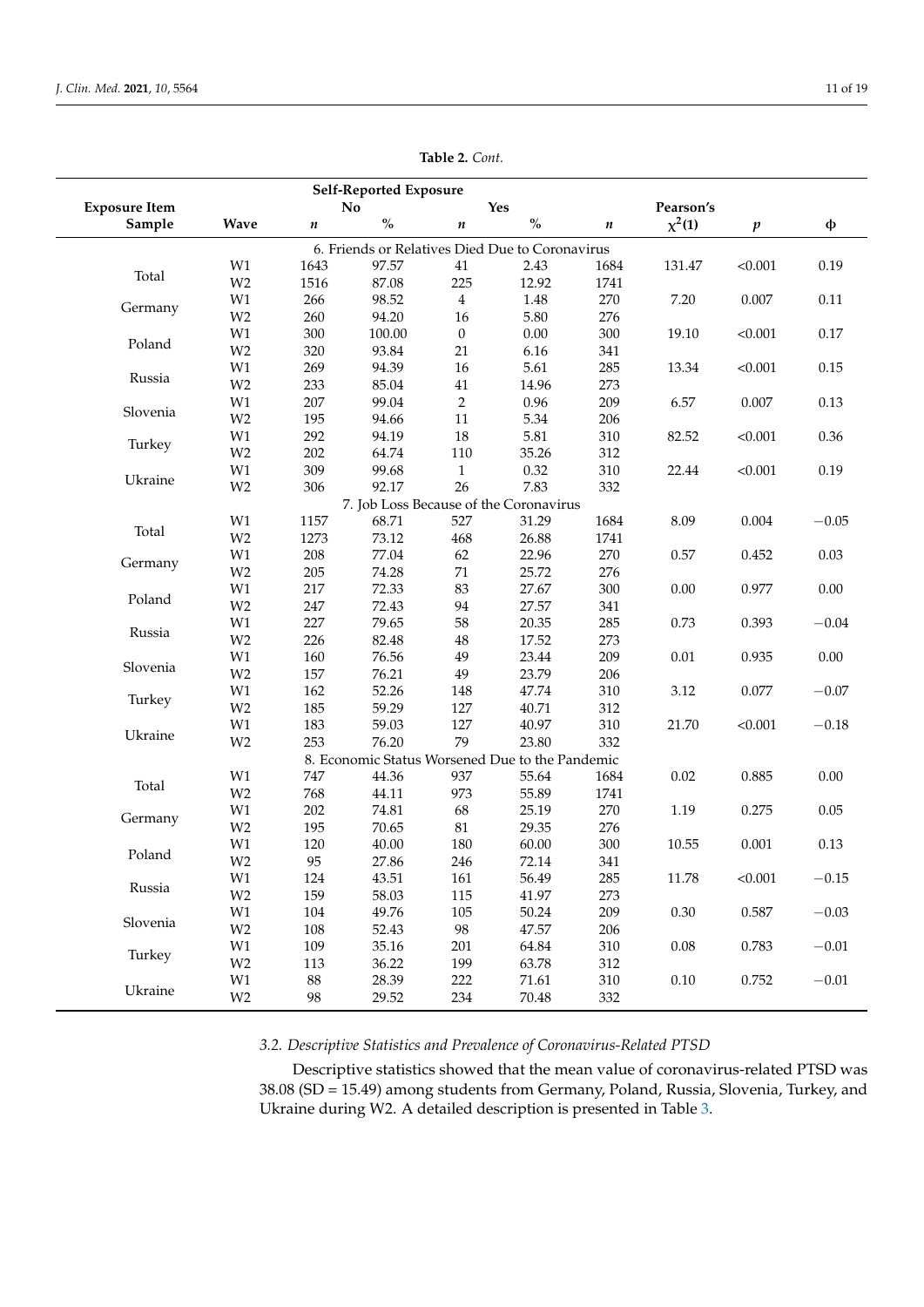<span id="page-11-0"></span>**Table 3.** Descriptive statistics for coronavirus-related PTSD risk among university students in six countries during the second wave (October–December 2020) of the COVID-19 pandemic.

| 95% CI |      |           |       |       |       |       |                 |          |          |  |
|--------|------|-----------|-------|-------|-------|-------|-----------------|----------|----------|--|
| Sample | N    | Range     | M     | LL    | UL    | SD    | <b>Skewness</b> | Kurtosis | $\alpha$ |  |
| Total  | 1741 | $17 - 85$ | 38.08 | 37.36 | 38.81 | 15.49 | 0.73            | $-0.29$  | 0.94     |  |

Note. M = mean; CI = confidence interval; LL = lower limit; UL = upper limit; SD = standard deviation.

The prevalence of coronavirus-related PTSD risk was presented at three cutoff points, according to the recommendations in the presented literature [\[40](#page-17-19)[,41\]](#page-17-20). The proportion of students with coronavirus-related PTSD risk at three cutoff scores (25, 44, and 50) is presented in Table [4.](#page-11-1)

<span id="page-11-1"></span>**Table 4.** Prevalence of coronavirus-related PTSD risk among university students in six countries during the second wave (October–December 2020) of the COVID-19 pandemic  $(N = 1741)$ .

| <b>Cutoff Points for</b>         | <b>Frequencies of PTSD Risk among University Students from Various Countries</b> |              |                  |       |  |  |  |  |  |  |
|----------------------------------|----------------------------------------------------------------------------------|--------------|------------------|-------|--|--|--|--|--|--|
| Coronavirus-Related PTSD Risk in |                                                                                  | No PTSD Risk | <b>PTSD Risk</b> |       |  |  |  |  |  |  |
| the PCL-S                        | n                                                                                | $\%$         | п                | $\%$  |  |  |  |  |  |  |
| Cutoff Point 25 (moderate risk)  | 380                                                                              | 21.80        | 1361             | 78.20 |  |  |  |  |  |  |
| Cutoff Point 44 (high risk)      | 1171                                                                             | 67.30        | 570              | 32.70 |  |  |  |  |  |  |
| Cutoff Point 50 (very high risk) | 1339                                                                             | 76.90        | 402              | 23.10 |  |  |  |  |  |  |

## *3.3. Logistic Regression for Coronavirus-Related PTSD Risk*

Multivariate logistic regression for coronavirus-related PTSD risk during the second pandemic wave showed significant models for a moderate, high, and very high risk of PTSD among an international sample of university students from Germany, Poland, Russia, Slovenia, Turkey, and Ukraine. The predictors were eight aspects of self-reported exposure to COVID-19 controlling for gender and previous clinical diagnosis of depression, anxiety disorder, and PTSD. All predictors were included simultaneously using the enter method. Results are presented in Table [5.](#page-12-0)

The model of moderate risk of coronavirus-related PTSD (Cutoff Point 25) revealed only three predictors to be relevant among eight items describing exposure to the coronavirus pandemic: experiencing COVID-19 symptoms (Item 1), COVID-19 infection among friends and family (Item 5), and the deterioration of economic status due to the pandemic (Item 8). Students who experienced COVID-19 symptoms and whose family or friends were infected had 1.5 times higher odds of moderate risk of PTSD. Those who reported worsening economic status due to the pandemic were almost two and half times more frequently in the moderate PTSD risk group. In addition, female students were two times more likely to develop moderate PTSD. Coronavirus-related PTSD was three times more likely among students with a previous clinical diagnosis of PTSD.

The regression models for high and very high risk of PTSD revealed a different set of predictors. In those two models, the significant predictors were the same with similar adjusted odds. Students who had a family member or friend die from coronavirus infection were twice as likely to be in a coronavirus-related PTSD-risk group. Additionally, students exposed to the COVID-19 pandemic in terms of losing a job (own or in the one's family) and worsening economic status were 1.6 times and 1.8 times more likely to be in a (very) high coronavirus-related PTSD-risk group, respectively. Finally, worsening of economic status was a significant predictor of high and very high risk of PTSD. Among demographic factors, female gender and previous diagnosis of depression and PTSD were associated with a twofold higher risk of coronavirus-related PTSD.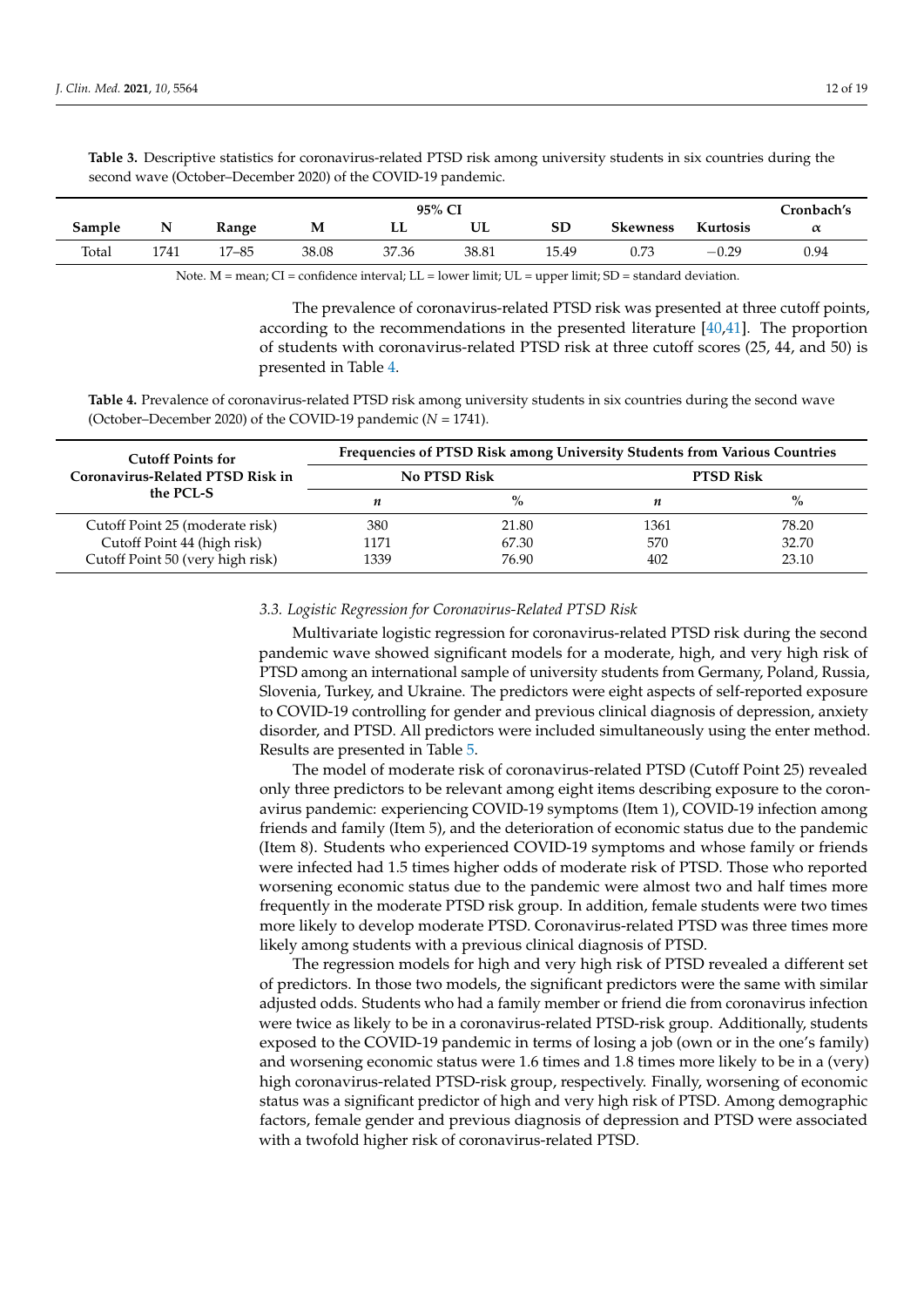<span id="page-12-0"></span>

|                                     |         |            |          | Model 1: Moderate Risk<br>$(PCL Cut–Off Point = 25)$ |                     | Model 2: High Risk<br>$(PCL Cut–Off Point = 44)$ |      |          |            |                     | Model 3: Very High Risk<br>$(PCL Cut–Off Point = 50)$ |                 |          |            |                     |
|-------------------------------------|---------|------------|----------|------------------------------------------------------|---------------------|--------------------------------------------------|------|----------|------------|---------------------|-------------------------------------------------------|-----------------|----------|------------|---------------------|
| Variable                            | B       | <b>SEB</b> | $X^2(1)$ | <b>AOR</b>                                           | $(95\% \text{ CI})$ | B                                                | SE B | $X^2(1)$ | <b>AOR</b> | $(95\% \text{ CI})$ | B                                                     | SE <sub>B</sub> | $X^2(1)$ | <b>AOR</b> | $(95\% \text{ CI})$ |
| Constant                            | $-0.18$ | 0.16       | 1.26     | 0.83                                                 |                     | $-2.12$                                          | 0.18 | 135.88   | $0.12***$  |                     | $-2.51$                                               | 0.21            | 148.56   | $0.08***$  |                     |
| Gender                              | 0.66    | 0.15       | 19.35    | $1.94***$                                            | (1.44, 2.60)        | 0.69                                             | 0.15 | 20.54    | $2.00***$  | (1.48, 2.69)        | 0.57                                                  | 0.17            | 11.35    | $1.78***$  | (1.27, 2.48)        |
| Diagnosis of:                       |         |            |          |                                                      |                     |                                                  |      |          |            |                     |                                                       |                 |          |            |                     |
| Depression                          | 0.14    | 0.29       | 0.23     | 1.15                                                 | (0.66, 2.01)        | 0.48                                             | 0.22 | 4.72     | $1.61*$    | (1.05, 2.47)        | 0.52                                                  | 0.23            | 4.87     | $1.68*$    | (1.06, 2.65)        |
| Anxiety                             | 0.19    | 0.29       | 0.43     | 1.21                                                 | (0.68, 2.16)        | $-0.04$                                          | 0.23 | 0.02     | 0.96       | (0.62, 1.51)        | $-0.10$                                               | 0.25            | 0.15     | 0.91       | (0.56, 1.47)        |
| <b>PTSD</b>                         | 1.10    | 0.37       | 8.70     | $3.01**$                                             | (1.45, 6.25)        | 0.37                                             | 0.24 | 2.31     | 1.45       | (0.90, 2.33)        | 0.53                                                  | 0.26            | 4.21     | $1.70*$    | (1.02, 2.81)        |
| Exposure to<br>$COVID-19$           |         |            |          |                                                      |                     |                                                  |      |          |            |                     |                                                       |                 |          |            |                     |
| 1. Symptoms                         | 0.49    | 0.17       | 7.92     | $1.63**$                                             | (1.16, 2.29)        | 0.27                                             | 0.14 | 3.81     | 1.31       | (1.00, 1.72)        | 0.23                                                  | 0.15            | 2.23     | 1.25       | (0.93, 1.69)        |
| 2. Testing                          | $-0.40$ | 0.20       | 4.04     | $0.67*$                                              | (0.46, 0.99)        | $-0.13$                                          | 0.17 | 0.59     | 0.87       | (0.62, 1.23)        | 0.02                                                  | 0.19            | 0.01     | 1.02       | (0.70, 1.48)        |
| 3. Hospitalization<br>4. Strict     | 0.22    | 0.70       | 0.09     | 1.24                                                 | (0.31, 4.94)        | $-0.52$                                          | 0.53 | 0.96     | 0.60       | (0.21, 1.68)        | $-0.69$                                               | 0.58            | 1.44     | 0.50       | (0.16, 1.55)        |
| quarantine for at<br>least 14 days  | $-0.38$ | 0.25       | 2.33     | 0.68                                                 | (0.42, 1.12)        | 0.12                                             | 0.21 | 0.32     | 1.12       | (0.75, 1.69)        | 0.03                                                  | 0.23            | 0.02     | 1.03       | (0.66, 1.61)        |
| 5. Friends or<br>relatives infected | 0.42    | 0.15       | 8.24     | $1.52**$                                             | (1.14, 2.02)        | 0.00                                             | 0.13 | 0.00     | 1.00       | (0.78, 1.29)        | $-0.14$                                               | 0.14            | 0.92     | 0.87       | (0.66, 1.15)        |
| 6. Death of friends<br>or relatives | 0.23    | 0.24       | 0.91     | 1.26                                                 | (0.79, 2.00)        | 0.53                                             | 0.17 | 9.54     | $1.71**$   | (1.22, 2.39)        | 0.64                                                  | 0.18            | 12.19    | $1.89***$  | (1.32, 2.70)        |
| 7. Job loss                         | 0.32    | 0.18       | 3.36     | 1.38                                                 | (0.98, 1.95)        | 0.45                                             | 0.13 | 11.25    | $1.56**$   | (1.20, 2.03)        | 0.60                                                  | 0.14            | 17.52    | $1.82***$  | (1.37, 2.41)        |
| 8. Economic<br>status worsened      | 0.93    | 0.14       | 43.46    | $2.52***$                                            | (1.92, 3.32)        | 0.65                                             | 0.13 | 24.93    | $1.91***$  | (1.48, 2.46)        | 0.59                                                  | 0.15            | 15.96    | $1.80***$  | (1.35, 2.39)        |

| Table 5. Results of logistic regression for coronavirus-related PTSD risk among university students during the second wave of the COVID-19 pandemic (W2) ( $N = 1741$ ). |  |  |
|--------------------------------------------------------------------------------------------------------------------------------------------------------------------------|--|--|
|                                                                                                                                                                          |  |  |

 $* p < 0.05; ** p < 0.01;*** p < 0.001.$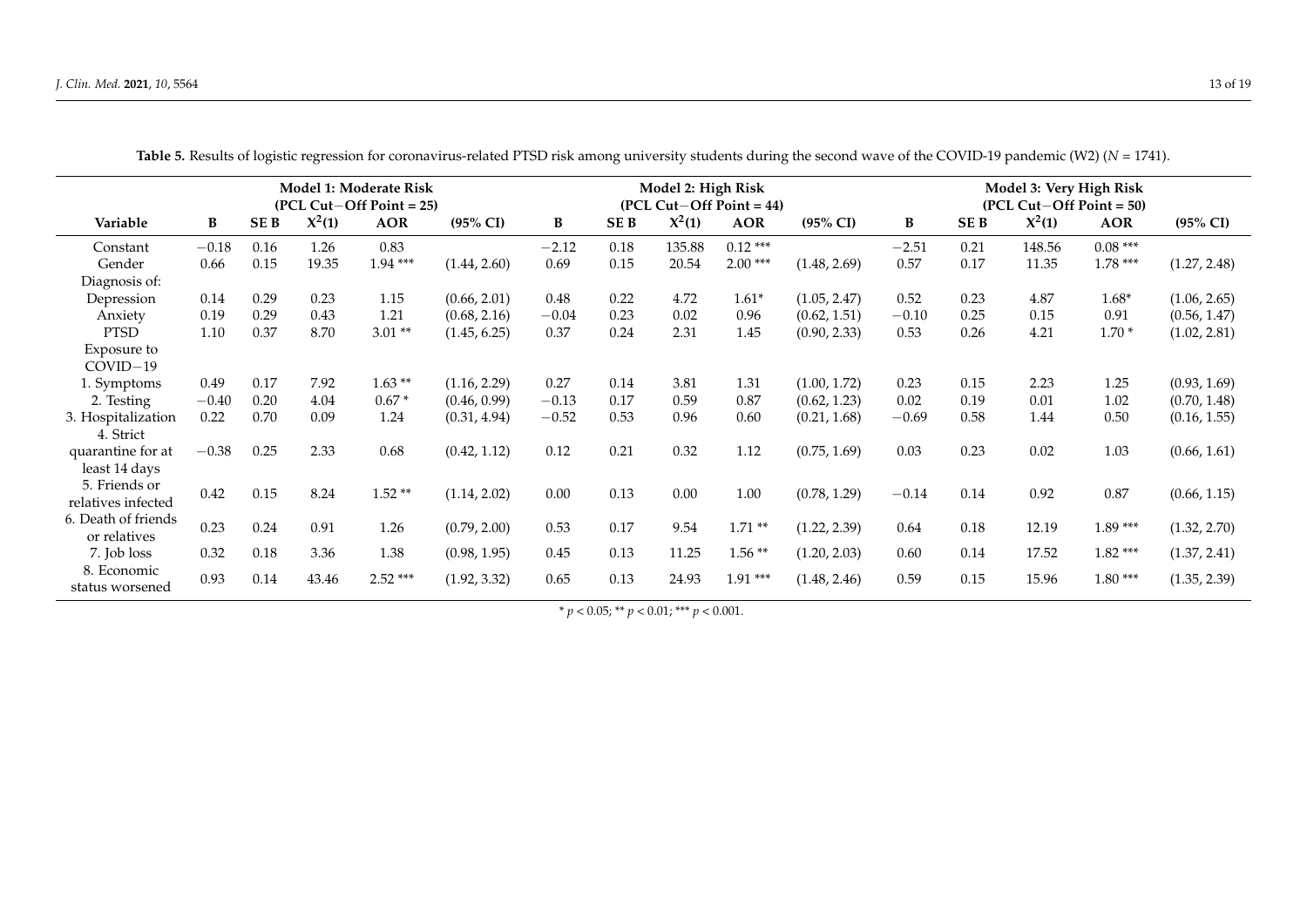# **4. Discussion**

In this study, we showed the significance of differences in aspects of exposure to the COVID-19 pandemic in university students from Germany, Poland, Russia, Slovenia, Turkey, and Ukraine between the first wave (W1) and the second wave (W2) of the COVID-19 pandemic with regard to the stringency index. We also showed the prevalence and predictors of coronavirus-related PTSD. To the authors' knowledge, this is the first study undertaking this theme among university students from eight countries during W2.

Our study revealed the differences in exposure to COVID-19 among university students in Germany, Poland, Russia, Slovenia, Ukraine, and Turkey during W1 (April–May 2020) and W2 (October–December 2020). The prevalence of coronavirus-related PTSD risk for 25, 44, and 50 cutoff scores was 78.20%, 32.70%, and 23.10%, respectively, during W2. We have also performed the prediction models of coronavirus-related PTSD risk for each cutoff score in the international sample of university students during W2.

We expected that in countries such as Russia, where the restrictions were significantly waved during W2, the worsening of economic status and job loss due to the COVID-19 pandemic would significantly decrease. The mean stringency of restrictions in the six countries was lower during W2 compared to W1. However, the ratio of students in the international sample who have lost a job during W2 was significantly lower compared to W1. In contrast, the ratio of students whose economic status worsened due to the pandemic was not significantly different during W2. Therefore, the most significant job loss experience by a student or a family member was more evident during W1 (31%) than W2 (25%). However, the deterioration of economic status was still on the rise even during W2 (although insignificant) and concerned over half of the international student sample (55%). The lowest proportion of students exposed to worsening economic during W2 was noted in Germany (29.92%), while the highest (over 50%) in Poland, Ukraine, and Turkey, at 72.14%, 70.41%, and 63.78%, respectively. In contrast, the proportion of French students who reported a loss of income was significantly lower and reached only 18.30% in June–July 2020 [\[25\]](#page-17-4). In accordance with our expectations, the rate of students who experience worsening economic status due to the pandemic was significantly lower in Russia during W2 due to the significant wave of the restrictions, whereas it was higher in Poland, where the restrictions were more stringent.

In congruence with Hypothesis 2, exposure to COVID-19 among the total sample of students has risen. During W2, a higher proportion of students in all countries reported experiencing symptoms of COVID-19 compared to W1, except Germany, even though the number of new cases daily was almost 20 times higher during W2 (*n* = 7762) than during W1 (*n* = 392) in the general German population. On the other hand, the difference in the frequency of testing for COVID-19 was the largest in the German sample. Therefore, although the ratio of German students who experienced having infected friends/family or losing a loved one was higher during W2, the portion of German students who experienced COVID-19 has not increased. It might be due to the significant increase in testing among German students.

There was significant growth in the percentage of hospitalized students in strict quarantine in Poland and Turkey. Additionally, in Ukraine, the ratio of students in a compulsory 14-day quarantine was elevated during W2. In congruence with the numbers in the general population, the percentage of students who experience losing a family member or friends due to COVID-19 was higher in all countries. However, the largest increase of daily coronavirus-related deaths was among the Polish and Russian general populations. In contrast, among the student population, the highest increase was declared in Turkey. Similar to previous research among Turkish students [\[43\]](#page-17-22), it would seem that the student sample was overexposed to the bereavement experience. However, there were concerns regarding the reliability of COVID-19 data in Turkey, as it appeared that the prevalence of the disease (particularly total deaths) might be underreported [\[44](#page-17-23)[,45\]](#page-17-24).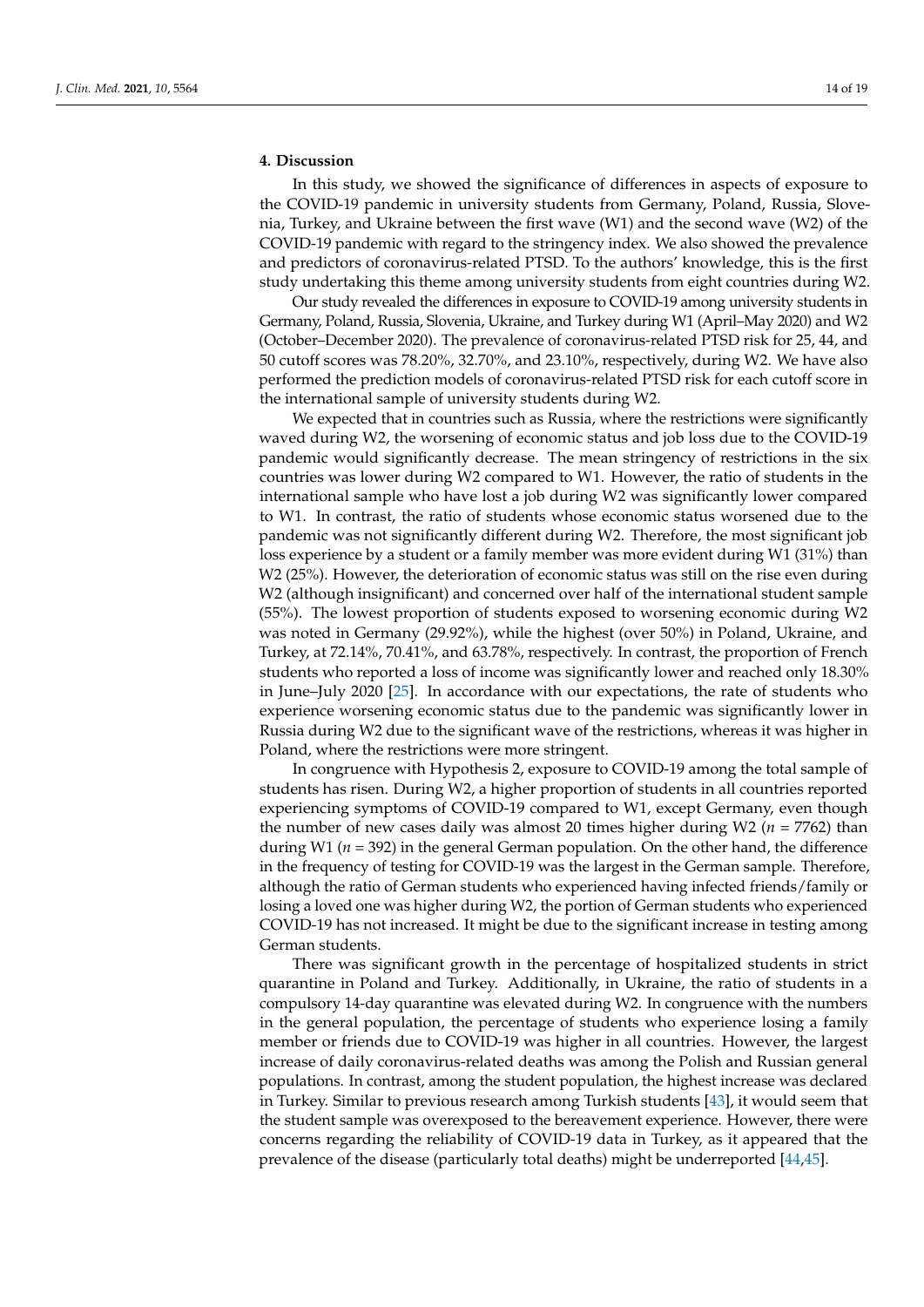The mean for the coronavirus-related PTSD risk in the international sample of students from six countries in this study has exceeded the lowest cutoff score (25), which is used for screening reasons [\[40\]](#page-17-19). The prevalence at this cutoff point was very high and indicated that over 78.20% of students are at coronavirus-related PTSD risk in this study. Every third student (32.70%) is at high PTSD risk (Cutoff Point 44), and almost every fourth student (23.10%) is at a very high PTSD risk (Cutoff Point 50). The high cutoffs are used to minimalize false positives or diagnoses [\[41\]](#page-17-20). The prevalence of PTSD risk at the beginning of the first wave of the COVID-19 pandemic in young adults in the USA [\[46\]](#page-17-25) and China [\[16\]](#page-16-12) with the use of PCL-C was 32% (Cutoff Point 44) and 14% (Cutoff Point 38), respectively. Research with the use of the PCL-5 at Cutoff Point 32 in the general population showed a total of 7% of people experiencing post-traumatic stress symptoms in the Chinese sample (January/February, cutoff score—33) [\[47\]](#page-18-0) and 13% in five western countries [\[22\]](#page-17-1). However, the Italian general sample, using a modified 19-item PCL-5-based-PTSD questionnaire, revealed a total of 29% of people experiencing PTSD symptomatology [\[48\]](#page-18-1). The highest prevalence (67% demonstrating high PTSD level) was in a general Chinese population, with a different measurement (IES-R) [\[49\]](#page-18-2). Various measurements and cutoff scores hinder the comparison to our sample. Additionally, the presented studies were conducted during the first wave of the pandemic. However, referring to the specific cutoff score (44), the prevalence of coronavirus-related PTSD risk was similar in the student sample in our study (33%) during the second wave of the pandemic among young adults in the USA (32%) [\[46\]](#page-17-25). On the other hand, the used PCL-C version was general and did not refer to COVID-19 as a specific stressful event [\[46\]](#page-17-25), such as in our study. In contrast, a single-arm meta-analysis [\[50\]](#page-18-3) of 478 papers and 12 studies showed that the prevalence of PTSD in the general population during the COVID-19 pandemic was 15%; therefore, it was significantly lower than among students in this study.

There are inconsistent data regarding the prevalence of PTSD in the student population. In French university students one month after the COVID-19 lockdown, the prevalence of PTSD risk measured by the PCL-5 (Cutoff Score 32) was 19.50% [\[25\]](#page-17-4). Among Chinese college students, using the abbreviated PCL, conducted in February 2020, the prevalence was 31% [\[24\]](#page-17-3). The smallest prevalence, reaching 2.7%, was noted in Chinese university students [\[31\]](#page-17-10). The measurement in this study was PCL-C, with a cutoff score of 38. The repeated cross-sectional research among French students revealed that 16.40% of students developed probable PTSD in the second measurement. The increase in the second measurement [\[25\]](#page-17-4) can explain the high prevalence at the screening level (Cutoff Point 25) in our sample (78.20%).

The prediction models for coronavirus-related PTSD risk differed due to the severity of risk regarding the exposure to experiencing symptoms of COVID-19, testing for COVID-19, and infection of friends or family members. In the prediction model of moderate PTSD risk (Cutoff Point 25), these were important factors, while in the more severe PTSD risk models (Cutoff Points 44 and 50), they were irrelevant. The following significant predictors for the more severe PTSD risk models were experiencing symptoms of COVID-19, losing a family member or friends because of COVID-19, job loss (by the participant or family member), and worsening of economic status due to the COVID-19 pandemic. However, experiencing the loss of a friend or family member and job loss were not relevant predictors for moderate coronavirus-related PTSD risk. Testing and hospitalization for COVID-19, as well as being in strict 14-day quarantine, were not significantly associated with coronavirus-related PTSD risk in any model. The results are similar to research among Chinese students [\[31\]](#page-17-10), where longer home quarantine was not associated with PTSD. However, in the French university sample, having lived through quarantine alone was a significant factor associated with probable PTSD [\[25\]](#page-17-4). The lack of association of quarantine experience with PTSD risk in this study can be due to the low proportion of exposed students (11%).

Prior medical diagnosis reported by students regarding depression was associated with high and very high coronavirus-related PTSD. Prior PTSD diagnosis was associated with a moderate and very high risk of coronavirus-related PTSD in the international sample.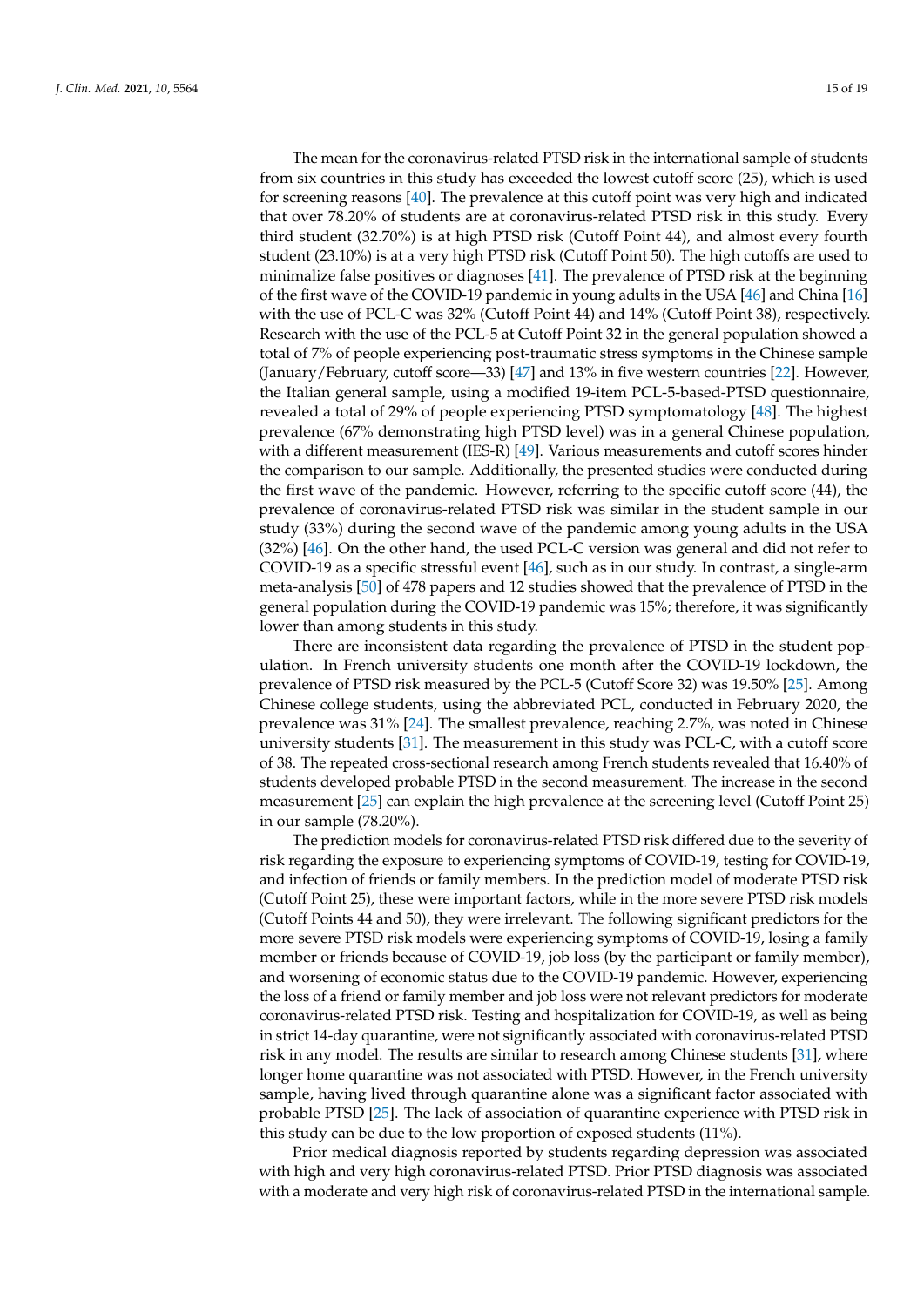These results are aligned with previous findings [\[30\]](#page-17-9). However, prior anxiety diagnosis did not turn out to be relevant for PTSD risk in this study.

Contrary to other research [\[23,](#page-17-2)[24\]](#page-17-3) showing insignificance of gender as a PTSD moderator among young adults during the COVID-19 pandemic, we found that female students were twice as likely to develop moderate, high, or very high coronavirus-related PTSD risk. A similar assessment of PTSD risk was recognized in previous research [\[26,](#page-17-5)[27\]](#page-17-6) regarding natural disasters [\[28\]](#page-17-7). This inconsistency might be due to the time of the study, as the previous research shows results from the first wave of the pandemic, whereas, in our study, results come from the second wave. Due to the longer period, gender differences might be more pronounced among students.

## *Limitations*

There are some limitations to the present study. First, the study is of a repeated cross-sectional character and is not longitudinal. Second, the study utilized self-report questionnaires. Therefore, the results might be subject to retrospective response bias. Additionally, the research sample is convenient. The lack of representation of the student population limited to specific regions in each country seem to be a burden in generalizing the results, particularly in the Turkish case, where the majority of students come from a highly volatile region of Eastern Turkey. Additionally, we utilized the PCL-S based on the DSM-4 instead of the PCL-5 based on DSM-5. However, the PCL-S enables the measurement of PTSD with regard to a specific stressful experience: the COVID-19 pandemic. The majority of participants were female students (70%); however, this balance reflects the real gender balance in most of the surveyed countries, where the percentage of female students reaches 60% [\[51–](#page-18-4)[54\]](#page-18-5).

Considering the limitations and strengths of this study, future research directions should be the study of exposure and coronavirus-related PTSD from a cross-cultural perspective with longitudinal design in a representative sample. It should be noted that this study was conducted before introducing open public vaccination programs. We could expect that access to vaccination will mitigate the negative psychological aspect of the COVID-19 pandemic. However, students have ambivalent attitudes towards vaccination programs, particularly non-medical students [\[55\]](#page-18-6). Therefore, this access might also be a source of psychological distress in the future.

## **5. Conclusions**

This study shows that, besides exposure to COVID-19 symptoms, the loss of relatives because of COVID-19, female gender, and a prior diagnosis of a mental health disorder, the economic aspect of the pandemic plays a vital role in the susceptibility to high coronavirus-related PTSD risk. Even though the proportion of students who have experienced worsening economic status has not increased during W2, it still considered over half of the student sample from six countries in this study. Therefore, additional financial support for students could mitigate coronavirus-related PTSD risk, particularly in Poland, Ukraine, and Turkey.

The analysis of the federal restrictions' stringency shed light on an increase of worsening economic status in Poland (where the restrictions were more stringent) and a decrease in Russia, where the restrictions were waived despite a high number of new daily cases. The German case shows the importance of frequent testing; however, this research was conducted before open public access to the COVID-19 vaccine.

**Author Contributions:** Conceptualization, D.O. and A.M.R.; data curation, D.O.; formal analysis, A.M.R., investigation, D.O., A.M.R., C.K., M.J., A.S., M.J.H., A.A., I.P., E.V.K., I.A. and O.Ç.; methodology, D.O. and A.M.R.; project administration, D.O.; resources D.O., A.M.R., C.K., M.J., M.W.-S., A.S., M.J.H., A.A., I.P., E.V.K., I.A. and O.Ç.; supervision, D.O. and A.M.R.; visualization, A.M.R. and D.O.; writing—original draft preparation, D.O.; writing—review and editing, D.O., A.M.R., C.K., M.J., M.W.-S., A.S., M.J.H., A.A., I.P., E.V.K., I.A. and O.Ç. All authors have read and agreed to the published version of the manuscript.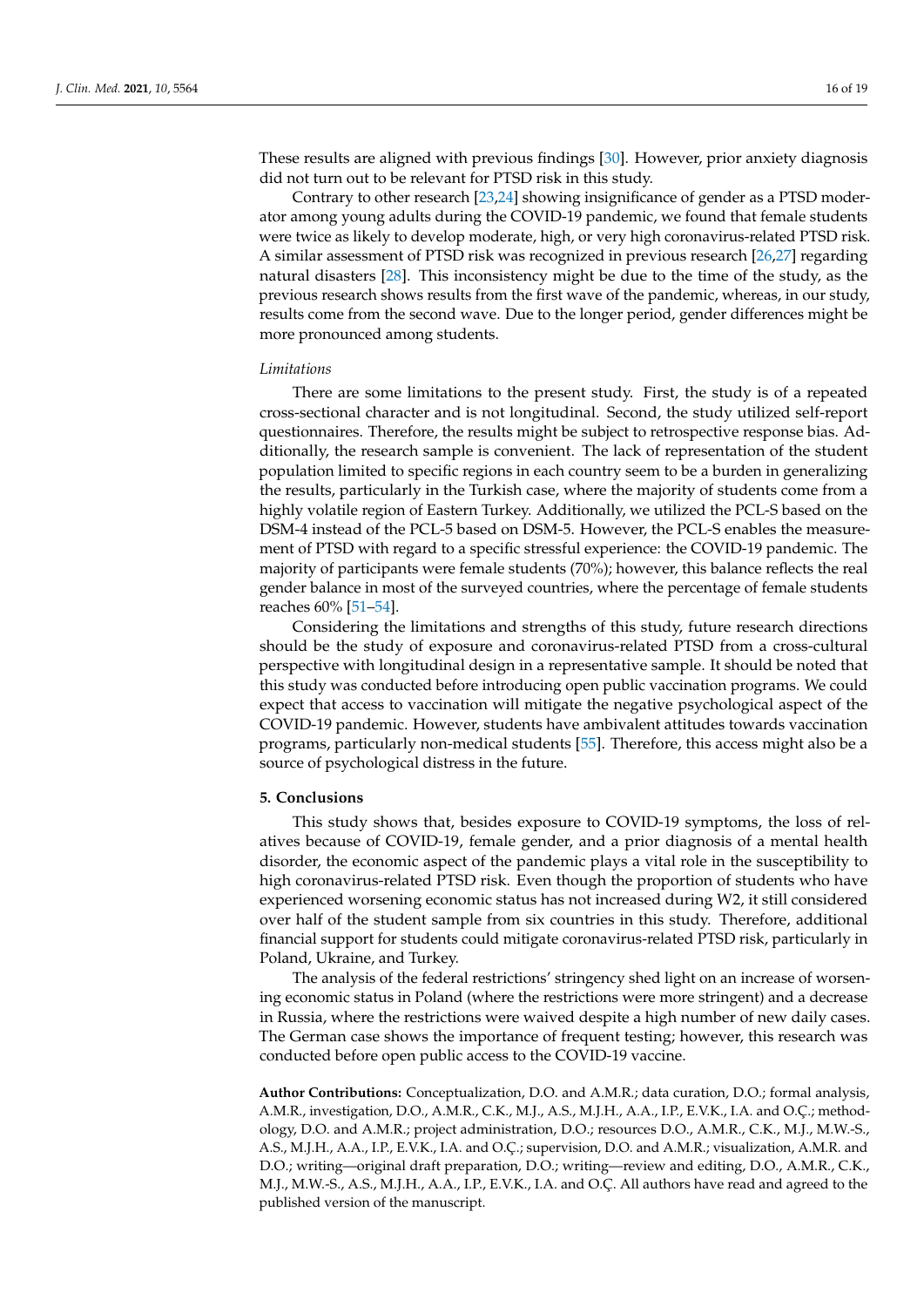**Funding:** This research received no external funding.

**Institutional Review Board Statement:** The study was conducted according to the guidelines of the Declaration of Helsinki and approved by the local IRB: University Research Committee at the University of Opole, Poland, Decision No. 1/2020.

**Informed Consent Statement:** Informed consent was obtained from all subjects involved in the study.

**Data Availability Statement:** The materials and methods are accessible at the Center for Open Science (OSF), titled: *Mental Health of Undergraduates During the COVID-19 Pandemic* [\[56\]](#page-18-7). The datasets generated during and/or analyzed during the current study are available from the corresponding author on reasonable request.

**Conflicts of Interest:** The authors declare no conflict of interest.

# **References**

- <span id="page-16-0"></span>1. World Health Organization. Rolling Updates on Coronavirus Disease (COVID-19). Available online: [https://www.who.int/](https://www.who.int/emergencies/diseases/novel-coronavirus-2019/events-as-they-happen) [emergencies/diseases/novel-coronavirus-2019/events-as-they-happen](https://www.who.int/emergencies/diseases/novel-coronavirus-2019/events-as-they-happen) (accessed on 1 August 2021).
- <span id="page-16-1"></span>2. World Bank. Global economic prospects, June 2020. Available online: <https://doi.org/10.1596/978-1-4648-1553-9> (accessed on 1 August 2021).
- <span id="page-16-2"></span>3. Bonsaksen, T.; Leung, J.; Schoultz, M.; Thygesen, H.; Price, D.; Ruffolo, M.; Geirdal, A.Ø. Cross-National Study of Worrying, Loneliness, and Mental Health during the COVID-19 Pandemic: A Comparison between Individuals with and without Infection in the Family. *Healthcare* **2021**, *9*, 903. [\[CrossRef\]](http://doi.org/10.3390/healthcare9070903)
- <span id="page-16-3"></span>4. Hossain, M.M.; Tasnim, S.; Sultana, A.; Faizah, F.; Mazumder, H.; Zou, L.; McKyer, E.; Ahmed, H.U.; Ma, P. Epidemiology of mental health problems in COVID-19: A review. *F1000Research* **2020**, *9*, 636. [\[CrossRef\]](http://doi.org/10.12688/f1000research.24457.1) [\[PubMed\]](http://www.ncbi.nlm.nih.gov/pubmed/33093946)
- <span id="page-16-4"></span>5. Aristovnik, A.; Keržič, D.; Ravšelj, D.; Tomaževič, N.; Umek, L. Impacts of the COVID-19 Pandemic on Life of Higher Education Students: A Global Perspective. *Sustainability* **2020**, *12*, 8438. [\[CrossRef\]](http://doi.org/10.3390/su12208438)
- 6. Gloster, A.T.; Lamnisos, D.; Lubenko, J.; Presti, G.; Squatrito, V.; Constantinou, M.; Nicolaou, C.; Papacostas, S.; Aydın, G.; Chong, Y.Y.; et al. Impact of COVID-19 pandemic on mental health: An international study. *PLoS ONE* **2020**, *15*, e0244809. [\[CrossRef\]](http://doi.org/10.1371/journal.pone.0244809) [\[PubMed\]](http://www.ncbi.nlm.nih.gov/pubmed/33382859)
- 7. Adamson, M.M.; Phillips, A.; Seenivasan, S.; Martinez, J.; Grewal, H.; Kang, X.; Coetzee, J.; Luttenbacher, I.; Jester, A.; Harris, O.A.; et al. International Prevalence and Correlates of Psychological Stress during the Global COVID-19 Pandemic. *Int. J. Environ. Res. Public Health* **2020**, *17*, 9248. [\[CrossRef\]](http://doi.org/10.3390/ijerph17249248)
- <span id="page-16-5"></span>8. Kavčič, T.; Avsec, A.; Kocjan, G.Z. Psychological Functioning of Slovene Adults during the COVID-19 Pandemic: Does Resilience Matter? *Psychiatr. Q.* **2020**, *17*, 1–10. [\[CrossRef\]](http://doi.org/10.1007/s11126-020-09789-4)
- <span id="page-16-6"></span>9. International Labour Organization. COVID-19 and the Education Sector. Available online: [https://www.ilo.org/wcmsp5](https://www.ilo.org/wcmsp5/groups/public/---ed_dialogue/---sector/documents/briefingnote/wcms_742025.pdf) [/groups/public/---ed\\_dialogue/---sector/documents/briefingnote/wcms\\_742025.pdf](https://www.ilo.org/wcmsp5/groups/public/---ed_dialogue/---sector/documents/briefingnote/wcms_742025.pdf) (accessed on 1 August 2021).
- <span id="page-16-7"></span>10. Elani, H.W.; Allison, P.J.; Kumar, R.A.; Mancini, L.; Lambrou, A.; Bedos, C. A systematic review of stress in dental students. *J. Dent. Educ.* **2014**, *78*, 226–242. [\[CrossRef\]](http://doi.org/10.1002/j.0022-0337.2014.78.2.tb05673.x)
- <span id="page-16-8"></span>11. Andrews, B.; Wilding, J.M. The relation of depression and anxiety to life-stress and achievement in students. *Br. J. Psychol.* **2004**, *95*, 509–521. [\[CrossRef\]](http://doi.org/10.1348/0007126042369802)
- <span id="page-16-9"></span>12. Borst, J.M.; Frings-Dresen, M.H.W.; Sluiter, J.K. Prevalence and incidence of mental health problems among Dutch medical students and the study related and personal risk factors: A longitudinal study. *Int. J. Adolesc. Med. Health.* **2016**, *28*, 349–355. [\[CrossRef\]](http://doi.org/10.1515/ijamh-2015-0021)
- <span id="page-16-10"></span>13. Vieira, C.M.; Franco, O.H.; Restrepo, C.G.; Abel, T. COVID-19: The forgotten priorities of the pandemic. *Maturitas* **2020**, *136*, 38–41. [\[CrossRef\]](http://doi.org/10.1016/j.maturitas.2020.04.004)
- <span id="page-16-11"></span>14. Fried, E.I.; Papanikolaou, F.; Epskamp, S. Mental health and social contact during the COVID-19 pandemic: An ecological momentary assessment study. *Clin. Psychol. Sci.* **2021**, 1–15. [\[CrossRef\]](http://doi.org/10.1177/21677026211017839)
- 15. Elmer, T.; Mepham, K.; Stadtfeld, C. Students under lockdown: Comparisons of students' social networks and mental health before and during the covid-19 crisis in Switzerland. *PLoS ONE* **2020**, *15*, e0236337. [\[CrossRef\]](http://doi.org/10.1371/journal.pone.0236337) [\[PubMed\]](http://www.ncbi.nlm.nih.gov/pubmed/32702065)
- <span id="page-16-12"></span>16. Liang, L.; Ren, H.; Cao, R.; Hu, Y.; Qin, Z.; Li, C.; Mei, S. The effect of COVID-19 on youth mental health. *Psychiatr. Q.* **2020**, *91*, 841–852. [\[CrossRef\]](http://doi.org/10.1007/s11126-020-09744-3) [\[PubMed\]](http://www.ncbi.nlm.nih.gov/pubmed/32319041)
- <span id="page-16-13"></span>17. American Psychiatric Association. *Diagnostic and Statistical Manual of Mental Disorders (DSM-4®)*; American Psychiatric Pub.: Arlington, VA, USA, 2000.
- <span id="page-16-14"></span>18. American Psychiatric Association. *Diagnostic and Statistical Manual of Mental Disorders (DSM-5®)*; American Psychiatric Pub.: Arlington, VA, USA, 2013.
- <span id="page-16-15"></span>19. North, C.S. Disaster mental health epidemiology: Methodological review and interpretation of research findings. *Psychiatry Interpers. Biol. Process.* **2016**, *79*, 130–146. [\[CrossRef\]](http://doi.org/10.1080/00332747.2016.1155926) [\[PubMed\]](http://www.ncbi.nlm.nih.gov/pubmed/27724836)
- <span id="page-16-16"></span>20. North, C.S.; Surís, A.M.; Pollio, D.E. A Nosological Exploration of PTSD and Trauma in Disaster Mental Health and Implications for the COVID-19 Pandemic. *Behav. Sci.* **2021**, *11*, 7. [\[CrossRef\]](http://doi.org/10.3390/bs11010007)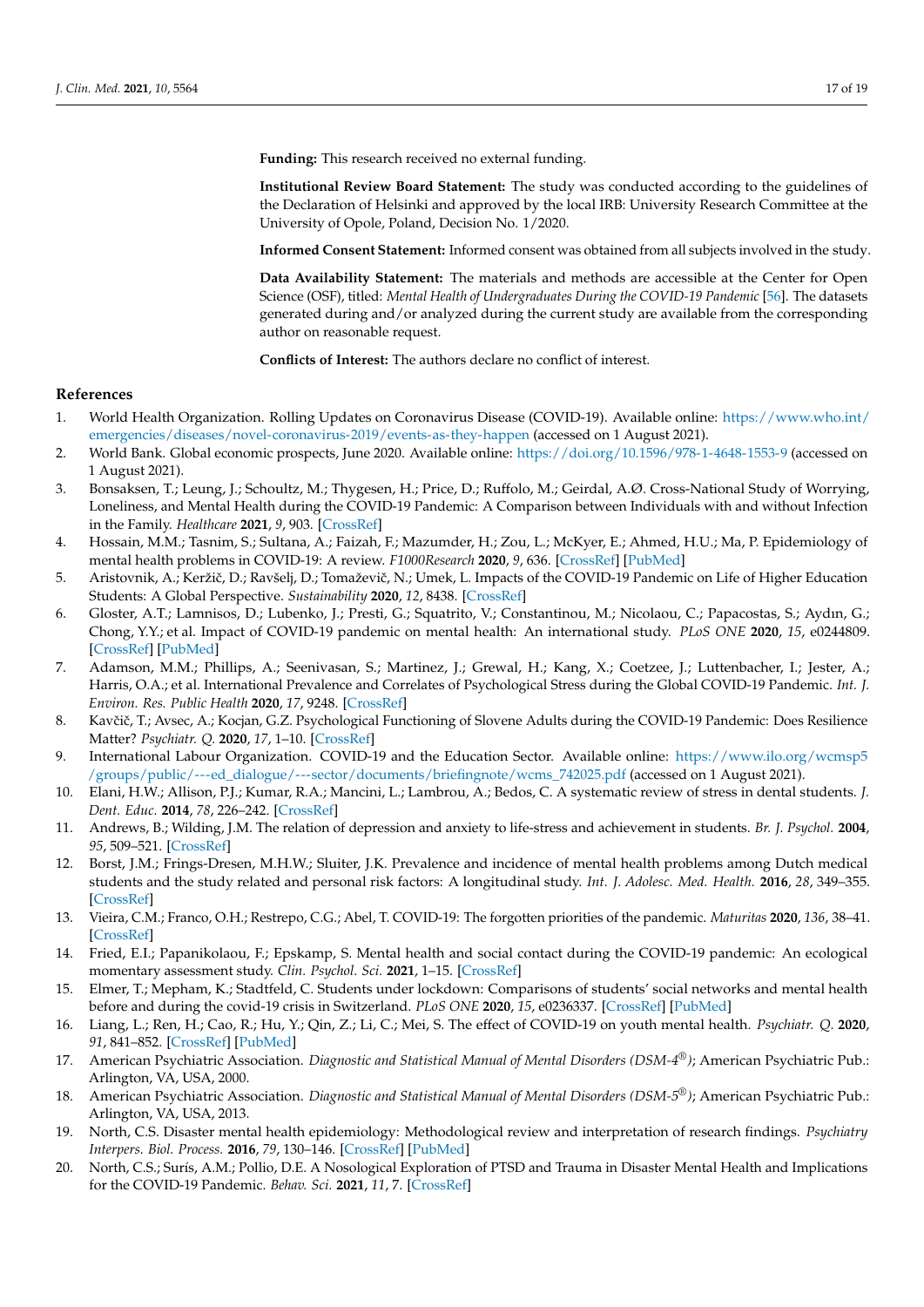- <span id="page-17-0"></span>21. Shevlin, M.; Hyland, P.; Karatzias, T. Is posttraumatic stress disorder meaningful in the context of the COVID-19 pandemic? A response to Van Overmeire's commentary on Karatzias et al. *J. Trauma. Stress* **2020**, *33*, 866–868. [\[CrossRef\]](http://doi.org/10.1002/jts.22592) [\[PubMed\]](http://www.ncbi.nlm.nih.gov/pubmed/33007141)
- <span id="page-17-1"></span>22. Bridgland, V.; Moeck, E.K.; Green, D.M.; Swain, T.L.; Nayda, D.M.; Matson, L.A.; Hutchison, N.P.; Takarangi, M. Why the COVID-19 pandemic is a traumatic stressor. *PLoS ONE* **2021**, *16*, 1:e0240146. [\[CrossRef\]](http://doi.org/10.1371/journal.pone.0240146) [\[PubMed\]](http://www.ncbi.nlm.nih.gov/pubmed/33428630)
- <span id="page-17-2"></span>23. Cooke, J.E.; Eirich, R.; Racine, N.; Madigan, S. Prevalence of posttraumatic and general psychological stress during COVID-19: A rapid review and meta-analysis. *Psychiatry Res.* **2020**, *292*, 113347. [\[CrossRef\]](http://doi.org/10.1016/j.psychres.2020.113347) [\[PubMed\]](http://www.ncbi.nlm.nih.gov/pubmed/32763477)
- <span id="page-17-3"></span>24. Chi, X.; Becker, B.; Yu, Q.; Willeit, P.; Jiao, C.; Huang, L.; Hossain, M.M.; Grabovac, I.; Yeung, A.; Lin, J.; et al. Prevalence and Psychosocial Correlates of Mental Health Outcomes Among Chinese College Students During the Coronavirus Disease (COVID-19) Pandemic. *Front. Psychiatry* **2020**, *11*, 803. [\[CrossRef\]](http://doi.org/10.3389/fpsyt.2020.00803)
- <span id="page-17-4"></span>25. Wathelet, M.; Fovet, T.; Jousset, A.; Duhem, S.; Habran, E.; Horn, M.; Debien, C.; Notredame, C.E.; Baubet, T.; Vaiva, G.; et al. Prevalence of and factors associated with post-traumatic stress disorder among French university students 1 month after the COVID-19 lockdown. *Transl. Psychiatry* **2021**, *11*, 327. [\[CrossRef\]](http://doi.org/10.1038/s41398-021-01438-z) [\[PubMed\]](http://www.ncbi.nlm.nih.gov/pubmed/34045442)
- <span id="page-17-5"></span>26. Kimerling, R.; Ouimette, P.; Wolfe, J. (Eds.) *Gender and PTSD*; Guilford Press: New York, USA, 2002.
- <span id="page-17-6"></span>27. Dell'Osso, L.; Carmassi, C.; Rucci, P.; Ciapparelli, A.; Paggini, R.; Ramacciotti, C.E.; Conversano, C.; Balestrieri, M.; Marazziti, D. Lifetime subthreshold mania is related to suicidality in posttraumatic stress disorder. *CNS Spectr.* **2009**, *14*, 262–266. [\[CrossRef\]](http://doi.org/10.1017/S1092852900025426) [\[PubMed\]](http://www.ncbi.nlm.nih.gov/pubmed/19407725)
- <span id="page-17-7"></span>28. Dell'Osso, L.; Carmassi, C.; Massimetti, G.; Daneluzzo, E.; Di Tommaso, S.; Rossi, A. Full and partial PTSD among young adult survivors 10 months after the L'Aquila 2009 earthquake: Gender differences. *J. Affect Disord.* **2011**, *131*, 79–83. [\[CrossRef\]](http://doi.org/10.1016/j.jad.2010.11.023) [\[PubMed\]](http://www.ncbi.nlm.nih.gov/pubmed/21272938)
- <span id="page-17-8"></span>29. DiGangi, J.A.; Gomez, D.; Mendoza, L.; Jason, L.A.; Keys, C.B.; Koenen, K.C. Pretrauma risk factors for posttraumatic stress disorder: A systematic review of the literature. *Clin. Psychol. Rev.* **2013**, *33*, 728–744. [\[CrossRef\]](http://doi.org/10.1016/j.cpr.2013.05.002) [\[PubMed\]](http://www.ncbi.nlm.nih.gov/pubmed/23792469)
- <span id="page-17-9"></span>30. Breslau, N.; Chilcoat, H.D.; Kessler, R.C.; Davis, G.C. Previous exposure to trauma and PTSD effects of subsequent trauma: Results from the Detroit Area Survey of Trauma. *Am. J. Psychiatry.* **1999**, *156*, 902–907. [\[CrossRef\]](http://doi.org/10.1176/ajp.156.6.902)
- <span id="page-17-10"></span>31. Tang, W.; Hu, T.; Hu, B.; Jin, C.; Wang, G.; Xie, C.; Chen, S.; Xu, J. Prevalence and correlates of PTSD and depressive symptoms one month after the outbreak of the COVID-19 epidemic in a sample of home-quarantined Chinese university students. *J. Affect. Disord.* **2020**, *274*, 1–7. [\[CrossRef\]](http://doi.org/10.1016/j.jad.2020.05.009) [\[PubMed\]](http://www.ncbi.nlm.nih.gov/pubmed/32405111)
- <span id="page-17-11"></span>32. Ochnik, D.; Rogowska, A.M.; Kuśnierz, C.; Jakubiak, M.; Schütz, A.; Held, M.J.; Arzenšek, A.; Benatov, J.; Berger, R.; Korchagina, E.V.; et al. A Comparison of Depression and Anxiety among University Students in Nine Countries during the COVID-19 Pandemic. *J. Clin. Med.* **2021**, *10*, 2882. [\[CrossRef\]](http://doi.org/10.3390/jcm10132882)
- <span id="page-17-12"></span>33. World Values Survey.The Inglehart-Welzel World Cultural Map.World Values Survey 7. Available online: [https://www.](https://www.worldvaluessurvey.org/WVSNewsShow.jsp?ID=428) [worldvaluessurvey.org/WVSNewsShow.jsp?ID=428](https://www.worldvaluessurvey.org/WVSNewsShow.jsp?ID=428) (accessed on 1 August 2021).
- <span id="page-17-13"></span>34. Hale, T.; Petherick, A.; Phillips, T.; Webster, S. Variation in government responses to COVID-19. *Blavatnik Sch. Gov. Work. Pap.* **2020**, *31*, 2020-11.
- <span id="page-17-14"></span>35. Dong, E.; Du, H.; Gardner, L. An interactive web-based dashboard to track COVID-19 in real time. *Lancet Infect. Dis.* **2020**, *20*, 533–534. [\[CrossRef\]](http://doi.org/10.1016/S1473-3099(20)30120-1)
- <span id="page-17-15"></span>36. Faul, F.; Erdfelder, E.; Lang, A.G.; Buchner, A. G\*Power 3: A flexible statistical power analysis program for the social, behavioral, and biomedical sciences. *Behav. Res. Methods* **2007**, *39*, 175–191. [\[CrossRef\]](http://doi.org/10.3758/BF03193146) [\[PubMed\]](http://www.ncbi.nlm.nih.gov/pubmed/17695343)
- <span id="page-17-16"></span>37. Rogowska, A.M.; Pavlova, I.; Kuśnierz, C.; Ochnik, D.; Bodnar, I.; Petrytsa, P. Does Physical Activity Matter for the Mental Health of University Students during the COVID-19 pandemic? *J. Clin. Med.* **2020**, *9*, 3494. [\[CrossRef\]](http://doi.org/10.3390/jcm9113494) [\[PubMed\]](http://www.ncbi.nlm.nih.gov/pubmed/33138047)
- <span id="page-17-17"></span>38. Beaton, D.E.; Bombardier, C.; Guillemin, F.; Ferraz, M.B. Guidelines for the process of cross-cultural adaptation of self-report measures. *Spine* **2000**, *25*, 3186–3191. [\[CrossRef\]](http://doi.org/10.1097/00007632-200012150-00014) [\[PubMed\]](http://www.ncbi.nlm.nih.gov/pubmed/11124735)
- <span id="page-17-18"></span>39. Weathers, F.W.; Ruscio, A.M.; Keane, T.M. Psychometric properties of nine scoring rules for the Clinician-Administered Posttraumatic Stress Disorder Scale. *Psychol. Assess.* **1999**, *11*, 124. [\[CrossRef\]](http://doi.org/10.1037/1040-3590.11.2.124)
- <span id="page-17-19"></span>40. Prins, A.; Kimerling, R.; Yeager, D.E.; Magruder, K.M. *Guidelines for Interpreting PCL Scores in VA Settings: An Interval Approach*, 2010; Manuscript in preparation.
- <span id="page-17-20"></span>41. Blanchard, E.B.; Jones-Alexander, J.; Buckley, T.C.; Forneris, C.A. Psychometric properties of the PTSD checklist (PCL). *Behav. Res. Ther.* **1996**, *34*, 669–673. [\[CrossRef\]](http://doi.org/10.1016/0005-7967(96)00033-2)
- <span id="page-17-21"></span>42. Fritz, C.O.; Morris, P.E.; Richler, J.J. Effect size estimates: Current use, calculations, and interpretation. *J. Exp. Psychol. Gen.* **2012**, *141*, 2–18. [\[CrossRef\]](http://doi.org/10.1037/a0024338)
- <span id="page-17-22"></span>43. Aslan, I.; Ochnik, D.; Çınar, O. Exploring Perceived Stress among Students in Turkey during the COVID-19 Pandemic. *Int. J. Environ. Res. Public Health* **2020**, *17*, 8961. [\[CrossRef\]](http://doi.org/10.3390/ijerph17238961) [\[PubMed\]](http://www.ncbi.nlm.nih.gov/pubmed/33276520)
- <span id="page-17-23"></span>44. The New York Times. Available online: [https://www.nytimes.com/2020/04/20/world/middleeast/coronavirus-turkey-deaths.](https://www.nytimes.com/2020/04/20/world/middleeast/coronavirus-turkey-deaths.html) [html](https://www.nytimes.com/2020/04/20/world/middleeast/coronavirus-turkey-deaths.html) (accessed on 1 August 2021).
- <span id="page-17-24"></span>45. The Economist. Available online: [https://www.economist.com/graphic-detail/2020/07/15/tracking-covid-19-excess-deaths](https://www.economist.com/graphic-detail/2020/07/15/tracking-covid-19-excess-deaths-across-countrie)[across-countrie](https://www.economist.com/graphic-detail/2020/07/15/tracking-covid-19-excess-deaths-across-countrie) (accessed on 1 August 2021).
- <span id="page-17-25"></span>46. Liu, C.; Zhang, E.; Wong, G.; Hyun, S.; Hahm, H. Factors associated with depression, anxiety, and PTSD symptomatology during the COVID-19 pandemic: Clinical implications for U.S. young adult mental health. *Psychiatry Res.* **2020**, *290*, 113172. [\[CrossRef\]](http://doi.org/10.1016/j.psychres.2020.113172) [\[PubMed\]](http://www.ncbi.nlm.nih.gov/pubmed/32512357)